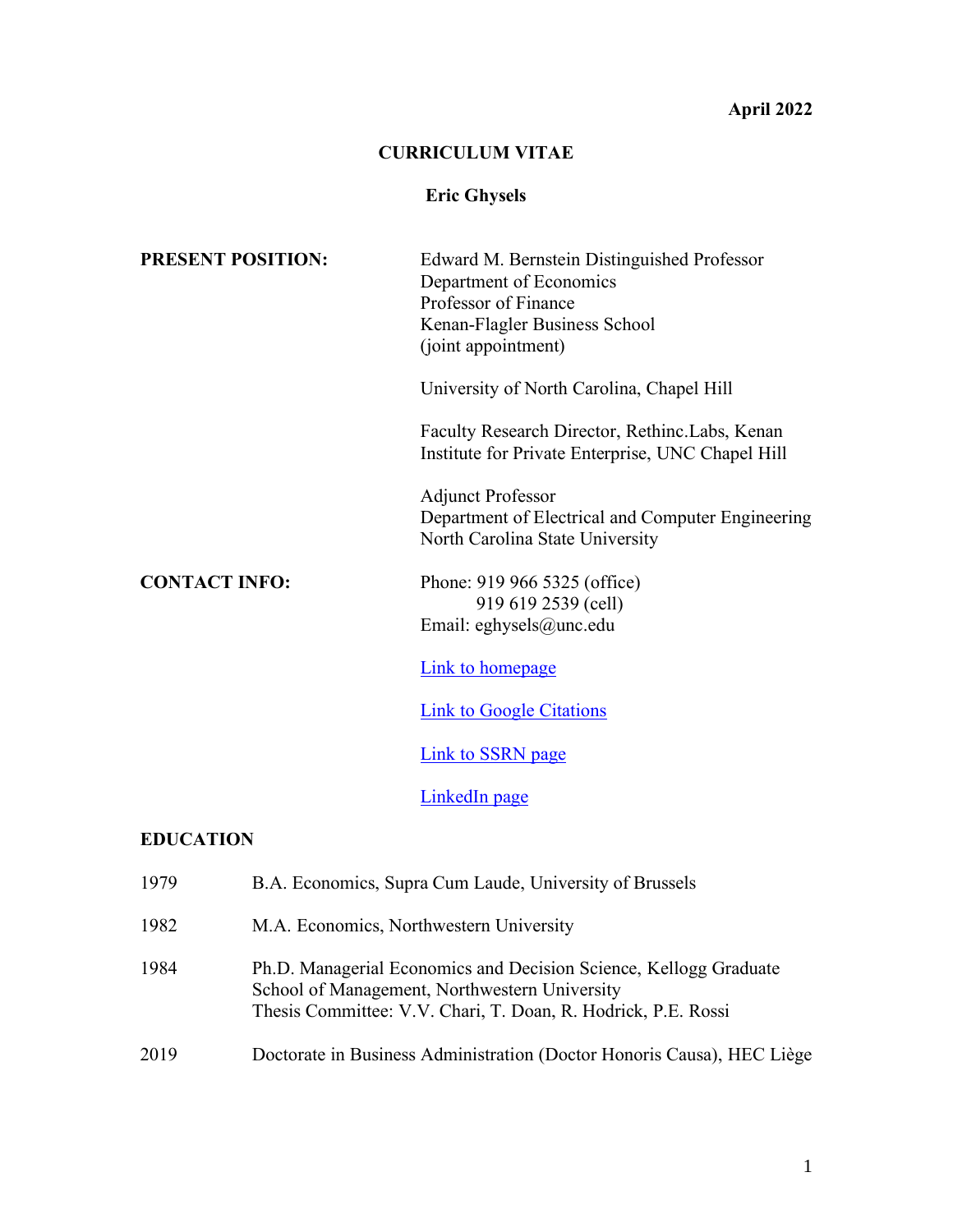### **PUBLICATIONS**

- 162. "Nowcasting Net Asset Values: The Case of Private Equity" with Gregory W. Brown and Oleg Gredil, *Review of Financial Studies* (forthcoming)
- 161. "In-sample Asymptotics and Across-sample Efficiency Gains for High Frequency Data Statistics" with Per Mykland and Eric Renault, *Econometric Theory* (forthcoming)
- 160. "Machine learning time series regressions with an application to nowcasting", (with A. Babii and J. Striaukas), Journal of Business and Economic Statistics, (2021) <https://doi.org/10.1080/07350015.2021.1899933>
- 159. "Predicting the VIX and the Volatility Risk Premium: The Role of Credit Risk", (with E. Andreou), Journal of Econometrics, 220, 366-398 (2021) <https://doi.org/10.1016/j.jeconom.2020.04.006>
- 158. "Price Discovery in High Resolution and the Analysis of Mixed Frequency Data Comment on Price Discovery in High Resolution by Joel Hasbrouck", Journal of Financial Econometrics, 19, 459-464 (2021) <https://doi.org/10.1093/jjfinec/nbz007>
- 157. "Artificial Intelligence Alter Egos: Who Might Benefit from Robo-investing?" (with Catherine D'Hondt, Rudy De Winne and Steve Raymond), Journal of Empirical Finance, 59, 278-299 (2020)<https://doi.org/10.1016/j.jempfin.2020.10.002>
- 156. "Mixed Frequency Macro-Finance Factor Models: Theory and Applications" (with E. Andreou, P. Gagliardini and M. Rubin), Journal of Financial Econometrics, 18, 585–628 (2020)<https://doi.org/10.1093/jjfinec/nbaa015>
- 155. "ET Interview Jean-Pierre Florens" (with A. Babii), Econometric Theory, 36, 369- 385 (2020)<https://doi.org/10.1017/S0266466619000100>
- 154. "Testing a Large Set of Zero Restrictions in Regression Models with an Application to Mixed Frequency Granger Causality"(with J. Hill and K. Motegi), Journal of Econometrics, 218, 633-654 (2020)<https://doi.org/10.1016/j.jeconom.2020.04.032>
- 153. "Monthly Art Market Returns" (with F. Bocart and C. Hafner), Journal of Risk and Financial Management, 13, 100 (2020)<https://doi.org/10.3390/jrfm13050100>
- 152. "Liquidity and Volatility in the U.S. Treasury Market" (with G. Nguyen, R. Engle and M. Fleming), Journal of Econometrics, 217, 207-229 (2020) <https://doi.org/10.1016/j.jeconom.2019.12.002>
- 151. "Direct versus Iterated Multi-Period Volatility Forecasts," (with A. Plazzi, R. Valkanov, A. Rubia, and A. Dossani), Annual Review of Financial Economics, 11, 173–195 (2019)<https://doi.org/10.1146/annurev-financial-110217-022808>
- 150. "Long- and Short-term Cryptocurrency Volatility Components: A GARCH-MIDAS Analysis" (with C. Conrad and A. Custovic), Reprinted in Christian Haffner (ed) Alternative assets and cryptocurrencies, MDPI Books (2020) <https://doi.org/10.3390/jrfm13010007>
- 149. "MIDAS regression models" in Financial, Macro and Micro Econometrics Using R, Handbook of Statistics Volume 42, Hrishikesh Vinod and C.R. Rao (ed) (with V. Kvedaras and V. Zemlys), Chapter 4 (2020) <https://doi.org/10.1016/bs.host.2019.01.005>
- 148. "Tilting the Evidence: The Role of Firm-level Earnings Attributes in the Relation Between Aggregated Earnings and Gross Domestic Product" (with R. Ball and L. Gallo), Review of Accounting Studies 24, 570-592 (2019) <https://doi.org/10.1007/s11142-019-09493-0>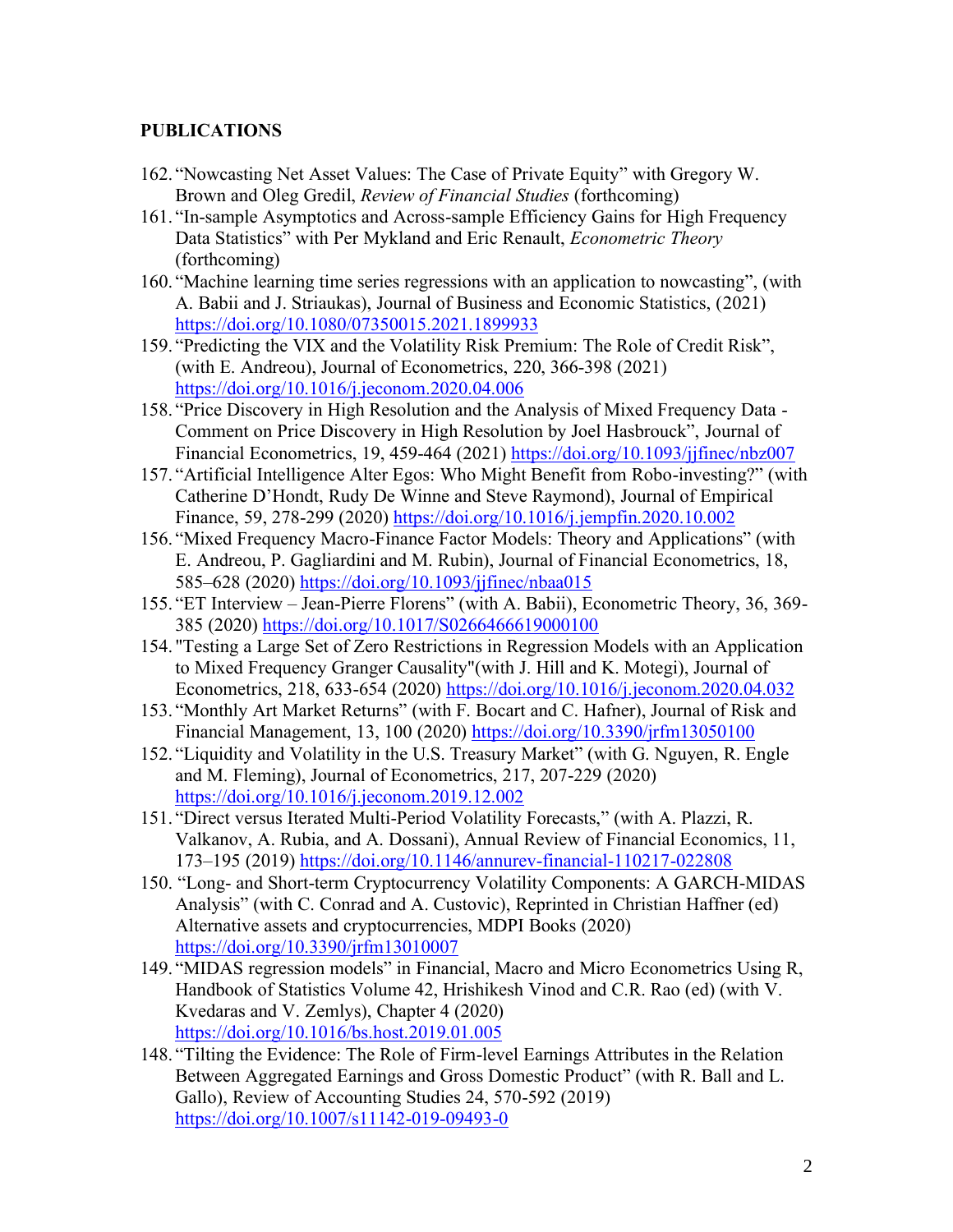- 147. "Commercial and Residential Mortgage Defaults: Spatial Dependence with Frailty" (with A. Babii and X. Chen), Journal of Econometrics 212, 47-77 (2019) <https://doi.org/10.1016/j.jeconom.2019.04.020>
- 146. "Price Discovery of a Speculative Asset: Evidence from a Bitcoin Exchange" (with G. Nguyen), Journal of Risk and Financial Management, 12, 164 (2019) <https://doi.org/10.3390/jrfm12040164>
- 145. "Inference in Group Factor Models with an Application to Mixed Frequency Data", (with E. Andreou, P. Gagliardini and M. Rubin), Econometrica, 87, 1267–1305 (2019)<https://doi.org/10.3982/ECTA14690>
- 144. "Estimating MIDAS Regressions via OLS with Polynomial Parameter Profiling" (with Hang Qian), Econometrics and Statistics, 9, 1-16 (2019) <https://doi.org/10.1016/j.ecosta.2018.02.001>
- 143. "Long- and Short-term Cryptocurrency Volatility Components: A GARCH-MIDAS Analysis" (with C. Conrad and A. Custovic), Journal of Risk and Financial Management, 11, 23-34 (2018)<https://doi.org/10.3390/jrfm11020023>
- 142. "Automated Earnings Forecasts: Beat Analysts or Combine and Conquer?" (with Ryan Ball), Management Science, 64, 4471-4965 (2018) <https://doi.org/10.1287/mnsc.2017.2864>
- 141. "Mixed Frequency Models" in Oxford Research Encyclopedia of Economics and Finance (2018).
- 140. "Forecasting through the Rear-View Mirror: Data Revisions and Bond Return Predictability", (with C. Horan and E. Moench), Review of Financial Studies, 31, 678–714 (2018)<https://doi.org/10.1093/rfs/hhx098>
- 139. "Indirect Inference Estimation of Mixed Frequency Stochastic Volatility State Space Models using MIDAS Regressions and ARCH Models", (with P. Gagliardini and M. Rubin), Journal of Financial Econometrics, 15, 509-560 (2017) <https://doi.org/10.1093/jjfinec/nbw013>
- 138. "Comment on "Should we sample a time series more frequently? decision support via multirate spectrum estimation", Guy P. Nason, Ben Powell, Duncan Elliott and Paul A. Smith", (with R. Solgi and A. Mira), Journal of the Royal Statistical Society - Series A, 180, 394 (2017)<https://doi.org/10.1111/rssa.12210>
- 137. "A high frequency assessment of the ECB Securities Markets Programme", (with Julien Idier, Simone Manganelli and Olivier Vergote), Journal of the European Economic Association, 15, 218-243 (2017) <https://doi.org/10.1093/jeea/jvw003>
- 136. "Frailty Models for Commercial Mortgages", (with Xi Chen and Roland Telfeyan), Journal of Fixed Income, 26, 16-31 (2016)<https://doi.org/10.3905/jfi.2016.26.2.016>
- 135. "Why Invest in Emerging Markets? The Role of Conditional Return Asymmetry", (with A.J. Plazzi and R. Valkanov), Journal of Finance, 71, 2145–2192. (2016) <https://doi.org/10.1111/jofi.12420>
- 134. "Mixed Frequency Data Sampling Regression Models: the R Package midasr (with Virmantas Kvedaras and Vaidotas Zemlys), Journal of Statistical Software, 72, Issue 4. (2016) https://doi.org[/10.18637/jss.v072.i04](http://dx.doi.org/10.18637/jss.v072.i04)
- 133. "Macroeconomics and the Reality of Mixed Frequency Data", Journal of Econometrics, 193, 294-314. (2016) <https://doi.org/10.1016/j.jeconom.2016.04.008>
- 132. "Skewness in Expected Macro Fundamentals and the Predictability of Equity Returns: Evidence and Theory", (with R. Colacito, J. Meng, and W. Siwasarit), Review of Financial Studies, 29, 2069-2109. (2016) <https://doi.org/10.1093/rfs/hhw009>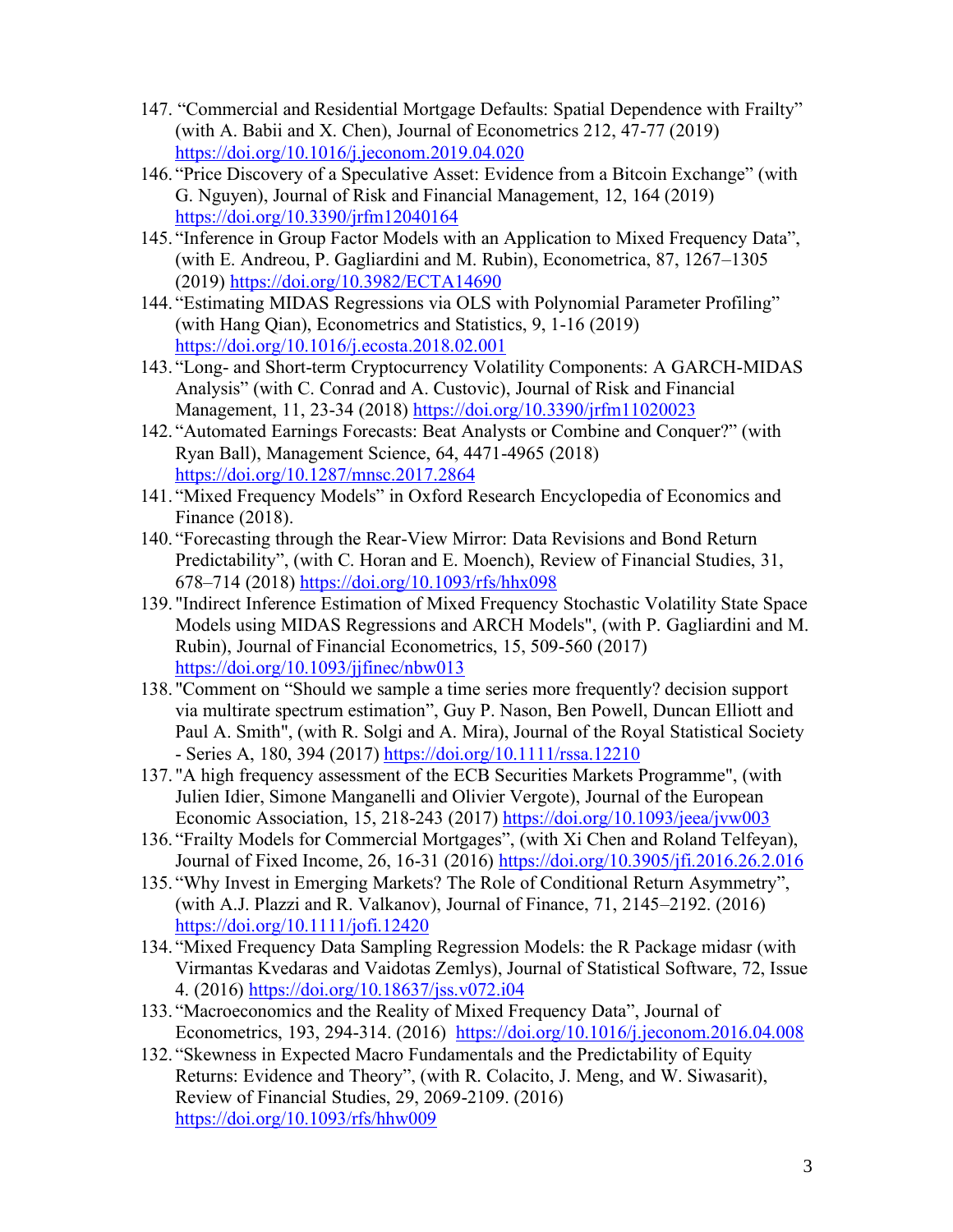- 131. "Testing for Granger Causality with Mixed Frequency Data", (with J. Hill and K. Motegi), Journal of Econometrics, 192, 207-230. (2016) <https://doi.org/10.1016/j.jeconom.2015.07.007>
- 130. "Testing for Cointegration with Temporally Aggregated and Mixed-frequency Time Series", (with J. Isaac Miller), Journal of Time Series Analysis, 36, 797-816. (2015)<https://doi.org/10.1111/jtsa.12129>
- 129. "Real-Time Predictions of the U.S. Federal Government Budget: Expenditures, Revenues and Deficits", (with Nazire Ozkan), International Journal of Forecasting, 31, 1009-1020. (2015) <https://doi.org/10.1016/j.ijforecast.2014.12.008>
- 128. "Discount window stigma during the 2007-2008 financial crisis", (with Olivier Armantier, Asani Sarkar and Jeffrey Schrader), Journal of Financial Economics, 118, 317-355. (Pearson Award for the Best Paper on Financial Institutions and Markets, WFA Meetings 2011, Santa Fe) (2015) <https://doi.org/10.1016/j.jfineco.2015.08.006>
- 127. "On the size distortion from linearly interpolating low-frequency series for cointegration tests" (with J. Isaac Miller), Essays in Honor of Peter C. B. Phillips Advances in Econometrics, Vol. 33, Chapter 4, Thomas B. Fomby, Joon Y. Park and Yoosoon Chang (eds.), 93-122. (2015) [https://doi.org/10.1108/S0731-](https://doi.org/10.1108/S0731-905320140000033004) [905320140000033004](https://doi.org/10.1108/S0731-905320140000033004)
- 126. "HYBRID-GARCH: A Generic Class of Models for Volatility Predictions using high frequency data." (with Xilong Chen and Fangfang Wang) Statistica Sinica, 25, 759-786. (2015) <http://dx.doi.org/10.5705/ss.2012.283>
- 125. "Econometric Analysis of Volatility Component Models", (with F. Wang), Econometric Theory, 31, 362-39 (2015) [.https://doi.org/10.1017/S0266466614000334](https://doi.org/10.1017/S0266466614000334)
- 124. "Regime Switches in the Risk-Return Trade-off", (with Pierre Guérin and Massimiliano Marcellino), Journal of Empirical Finance, 28, 118-138. (2014) <https://doi.org/10.1016/j.jempfin.2014.06.007>
- 123. "Central Bank Macroeconomic Forecasting during the Global Financial Crisis: The European Central Bank and Federal Reserve Bank of New York Experiences", (with L. Alessi, L. Onorante, R. Peach, and S. Potter.), Journal of Business and Economic Statistics, 32, 483-500. (2014) <https://doi.org/10.1080/07350015.2014.959124>
- 122. "Conditional Skewness with Quantile Regression Models: SoFiE Presidential Address and a Tribute to Hal White", Journal of Financial Econometrics, 12 620- 644. (2014) <https://doi.org/10.1093/jjfinec/nbu021>
- 121. "Moment-Implied Densities: Properties and Applications", (with F. Wang), Journal of Business and Economic Statistics, 32, 88-111. (2014) <https://doi.org/10.1080/07350015.2013.847842>
- 120. "The Financial Content of Inflation Risks in the Euro Area", (with P. Andrade, V. Fourel and J. Idier), International Journal of Forecasting, 30, 648-659. (2014) <https://doi.org/10.1016/j.ijforecast.2013.02.004>
- 119. Comment on Hu, Yu-Pin, and Ruey S. Tsay. "Principal Volatility Component Analysis.", (with E. Andreou), Journal of Business and Economic Statistics, 32, 168- 171. (2014) <https://doi.org/10.1080/07350015.2013.818006>
- 118. "Mixed Frequency Vector Autoregressive Models" (with C. Foroni and M. Marcellino), VAR Models in Macroeconomics - New Developments and Applications: Essays in Honor of Christopher A. Sims Advances in Econometrics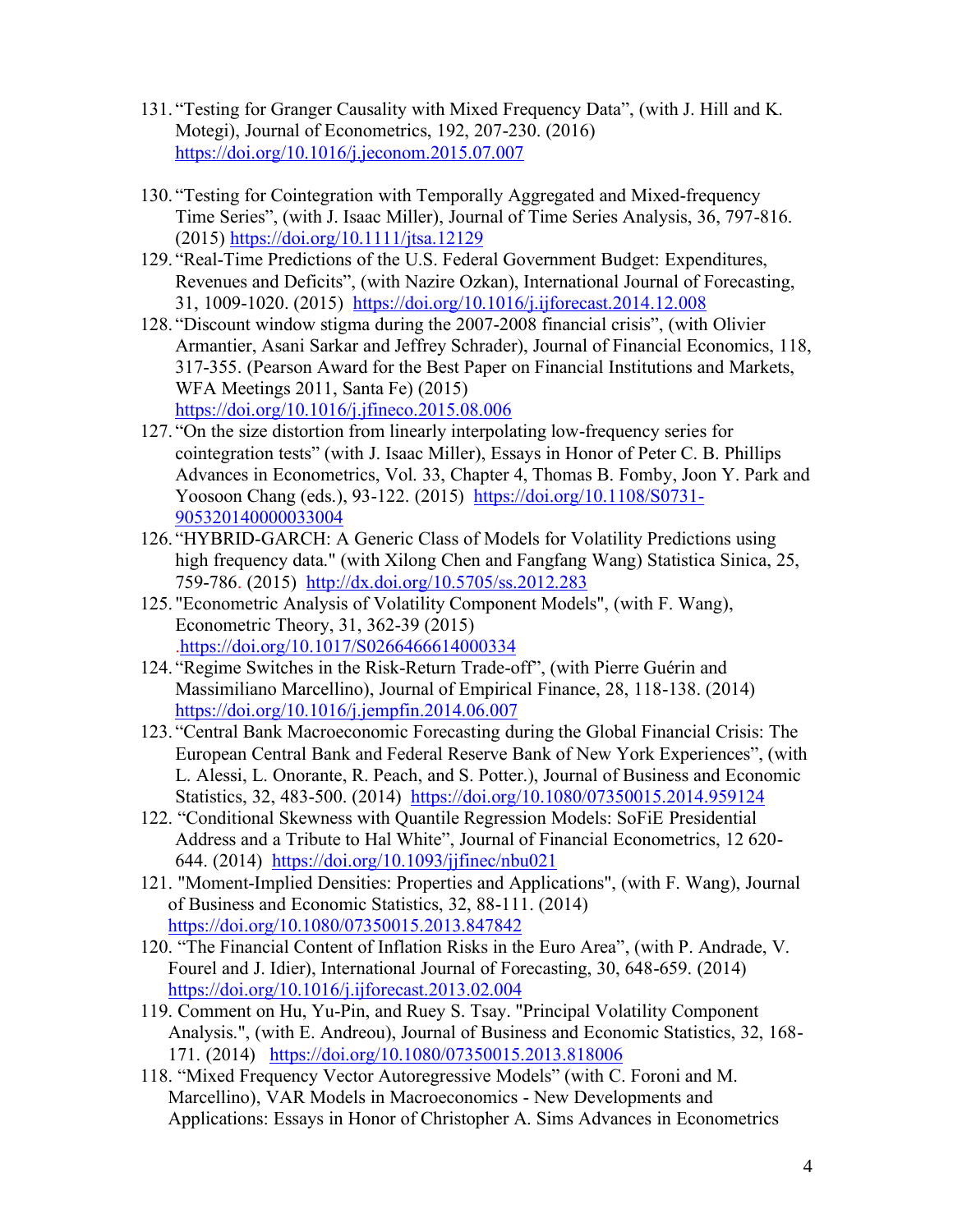Vol. 32, T. B. Fomby, L. Kilian and A. Murphy (eds.), 247-272. (2013) https://doi.org[/10.1108/S0731-9053\(2013\)0000031007](https://doi.org/10.1108/S0731-9053(2013)0000031007)

- 117. "Forecasting Real Estate Prices" (with A. Plazzi, W. Torous and R. Valkanov), Chapter 9 in Handbook of Economic Forecasting: Vol II, G. Elliott and A. Timmermann (eds.), Elsevier, 509-580. (2013) [https://doi.org/10.1016/B978-0-444-](https://doi.org/10.1016/B978-0-444-53683-9.00009-8) [53683-9.00009-8](https://doi.org/10.1016/B978-0-444-53683-9.00009-8)
- 116. "Stock Market Volatility and Macroeconomic Fundamentals" (with R. Engle and B. Sohn), Review of Economics and Statistics 93, 776-797. (2013) [https://doi.org/10.1162/REST\\_a\\_00300](https://doi.org/10.1162/REST_a_00300)
- 115. "Should macroeconomic forecasters use daily financial data and how?" (with E. Andreou and A. Kourtellos), Journal of Business and Economic Statistics 31, 240- 251. (2013) <https://doi.org/10.1080/07350015.2013.767199>
- 114. "State Space Models and MIDAS Regressions" (with J. Bai and J. Wright), Econometric Reviews, 32, 779–813. (2013) <https://doi.org/10.1080/07474938.2012.690675>
- 113. "Discussion of "An Approach for Identifying and Predicting Economic Recessions in Real-Time Using Time-Frequency Functional Models" by Holan, Yang, Matteson, and Wikle (with M. Owyang), Applied Stochastic Models in Business and Industry, 28, 500-501. (2013) <https://doi.org/10.1002/asmb.1957>
- 112. "Ex Ante Skewness and Expected Stock Returns" (with J. Conrad and R. Dittmar), Journal of Finance 68, 85-124. (2013) [https://doi.org/10.1111/j.1540-](https://doi.org/10.1111/j.1540-6261.2012.01795.x) [6261.2012.01795.x](https://doi.org/10.1111/j.1540-6261.2012.01795.x)
- 111. "ET Conversation with Eric Ghysels" by Peter C.B. Phillips and Jun Yu, Econometric Theory 28, 207-217. (2012) <http://doi.org/10.1017/S026646661100017X>
- 110. "Volatility Prediction with MIDAS" (with R. Valkanov), Wiley Handbook Volatility Models and Their Applications, L. Bauwens, C. Hafner and S. Laurent (ed), Chapter 16, 383-401. (2012)
- 109. "A Component Model of Dynamic Correlations" (with R. Colacito and R. Engle), Journal of Econometrics 164, 45-59. (2011) <https://doi.org/10.1016/j.jeconom.2011.02.013>
- 108. "Derivatives Do Affect Mutual Fund Returns: Evidence from the Financial Crisis of 1998" (with C. Cao and F. Hatheway), Journal of Futures Markets 31, 629-658. (2011)<https://doi.org/10.1002/fut.20489>
- 107. "News Good or Bad and its impact on volatility predictions over multiple horizons" (with X. Chen), Review of Financial Studies 24, 46-81 (2011) <https://doi.org/10.1093/rfs/hhq071>
- 106. "Forecasting with Mixed-Frequency Data" (with E. Andreou and A. Kourtellos), Oxford Handbook of Economic Forecasting, Michael P. Clements and David F. Hendry (ed.) Chapter 8. (2011) <https://doi.org/10.1093/oxfordhb/9780195398649.013.0009>
- 105. "HYBRID GARCH Models and Intra-Daily Return Periodicity" (with X. Chen and F. Wang), Journal of Time Series Econometrics, 3, 1, Article 11. (2011) <https://doi.org/10.2202/1941-1928.1095>
- 104. "Volatility Forecasting and Microstructure Noise" (with A. Sinko), Journal of Econometrics, 160, 257-271. (2011) <https://doi.org/10.1016/j.jeconom.2010.03.035>
- 103. "Regression Models with Mixed Sampling Frequencies" (with E. Andreou and A. Kourtellos), Journal of Econometrics, 158, 246-261. (2010) <https://doi.org/10.1016/j.jeconom.2010.01.004>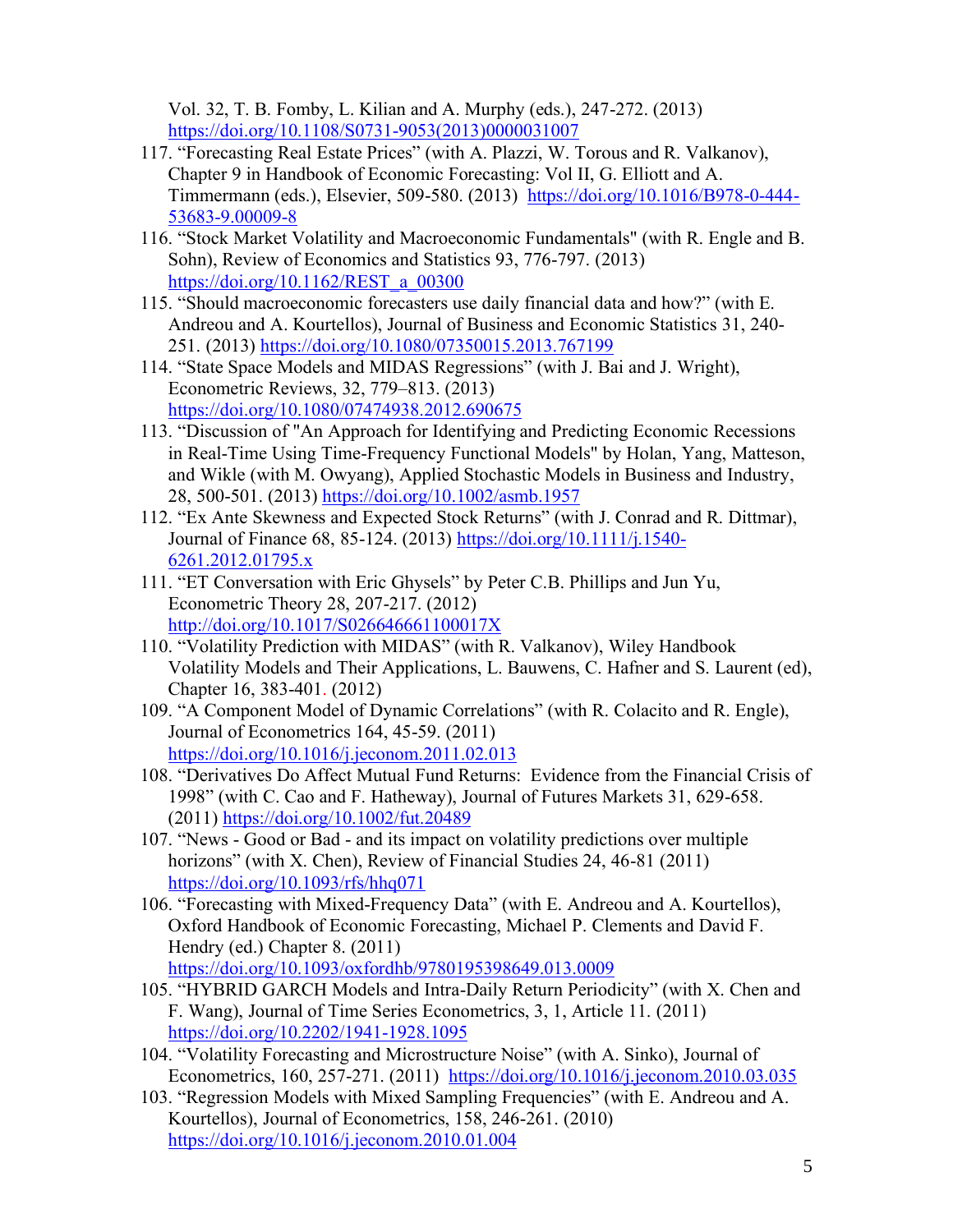- 102. "Mixed Data Sampling" Encyclopedia of Quantitative Finance, Ole Barndorff-Nielsen and Eric Renault (eds) Vol. 3, 1204-1207. (2010)
- 101. "The Econometrics of Option Pricing" (with R. Garcia and E. Renault), Handbook of Financial Econometrics, Y. Aït-Sahalia and L.P. Hansen (eds.) North Holland, 479-552. (2010) <https://doi.org/10.1016/B978-0-444-50897-3.50012-2>
- 100. "Which Power Variation Predicts Volatility Well?" (with B. Sohn), Journal of Empirical Finance, 16, 686-700. (2009) <https://doi.org/10.1016/j.jempfin.2009.03.002>
- 99. "Forecasting Professional Forecasters" (with Jonathan Wright), Journal of Business and Economic Statistics, 27, 504-516. (2009) <https://doi.org/10.1198/jbes.2009.06044>
- 98. "The Impact of Risk and Uncertainty on Expected Returns" (with E. Anderson and J. Juergens), Journal of Financial Economics, 94, 233-263. (2009) <https://doi.org/10.1016/j.jfineco.2008.11.001>
- 97. "Structural Breaks in Financial Time Series" (with E. Andreou), in Handbook of Financial Time Series, Torben G. Andersen, Richard A. Davis, Jens-Peter Kreiss, Thomas Mikosch (eds), 839-870. (2009) [https://doi.org/10.1007/978-3-540-71297-](https://doi.org/10.1007/978-3-540-71297-8_37) [8\\_37](https://doi.org/10.1007/978-3-540-71297-8_37)
- 96. "The Normal Inverse Gaussian Distribution and the Pricing of Derivatives" (with A. Eriksson and F. Wang), Journal of Derivatives, Spring 2009, 16, 23-37. (2009) <https://doi.org/10.3905/JOD.2009.16.3.023>
- 95. "Liquidity and Conditional Portfolio Choice: A Nonparametric Investigation" (with J. P. Pereira), Journal of Empirical Finance, 15, 679-699. (2008) <https://doi.org/10.1016/j.jempfin.2007.12.002>
- 94. "Quality Control for Structural Credit Risk" (with E. Andreou), Journal of Econometrics, 146, 364-375. (2008) <https://doi.org/10.1016/j.jeconom.2008.08.013>
- 93. "Valuation in the US Commercial Real Estate" (with A. Plazzi and R. Valkanov), European Financial Management, 13, 472-497. (2007) <https://doi.org/10.1111/j.1468-036X.2007.00369.x>
- 92. "Efficient Estimation of Jump Diffusions and General Dynamic Models with a Continuum of Moment Conditions" (with M. Carrasco, M. Chernov, and J-P Florens), Journal of Econometrics, 140, 529-573. (2007) <http://dx.doi.org/10.2139/ssrn.338961>
- 91. "Why do absolute returns predict volatility so well?" (with L. Forsberg), Journal of Financial Econometrics, 5, 31-67. (2007) <https://doi.org/10.1093/jjfinec/nbl010>
- 90. "MIDAS Regressions: Further Results and New Directions" (with A. Sinko and R. Valkanov), Econometric Reviews, 26, 53-90. (2006) <https://doi.org/10.1080/07474930600972467>
- 89. "Forecasting and Seasonality", (with D. Osborn and P. Rodriguez) in Handbook of Economic Forecasting, G. Elliot, C.W.J. Granger, and A. Timmermann (eds.), Elsevier, 660-711. (2006)
- 88. "Monitoring Distortions in Financial Markets" (with E. Andreou), Journal of Econometrics, 135, 77-124. (2006) <https://doi.org/10.1016/j.jeconom.2005.07.023>
- 87. "Sampling Frequency and Window Length Trade-offs in Data-Driven Volatility Estimation: Appraising the Accuracy of Asymptotic Approximations" (with E. Andreou), in Thomas B. Fomby and Dek Terrell (eds.) Advances in Econometrics: Econometric Analysis of Economic and Financial Time Series, Part A – Volume 20, 155-182. (2006) [https://doi.org/10.1016/S0731-9053\(05\)20006-3](https://doi.org/10.1016/S0731-9053(05)20006-3)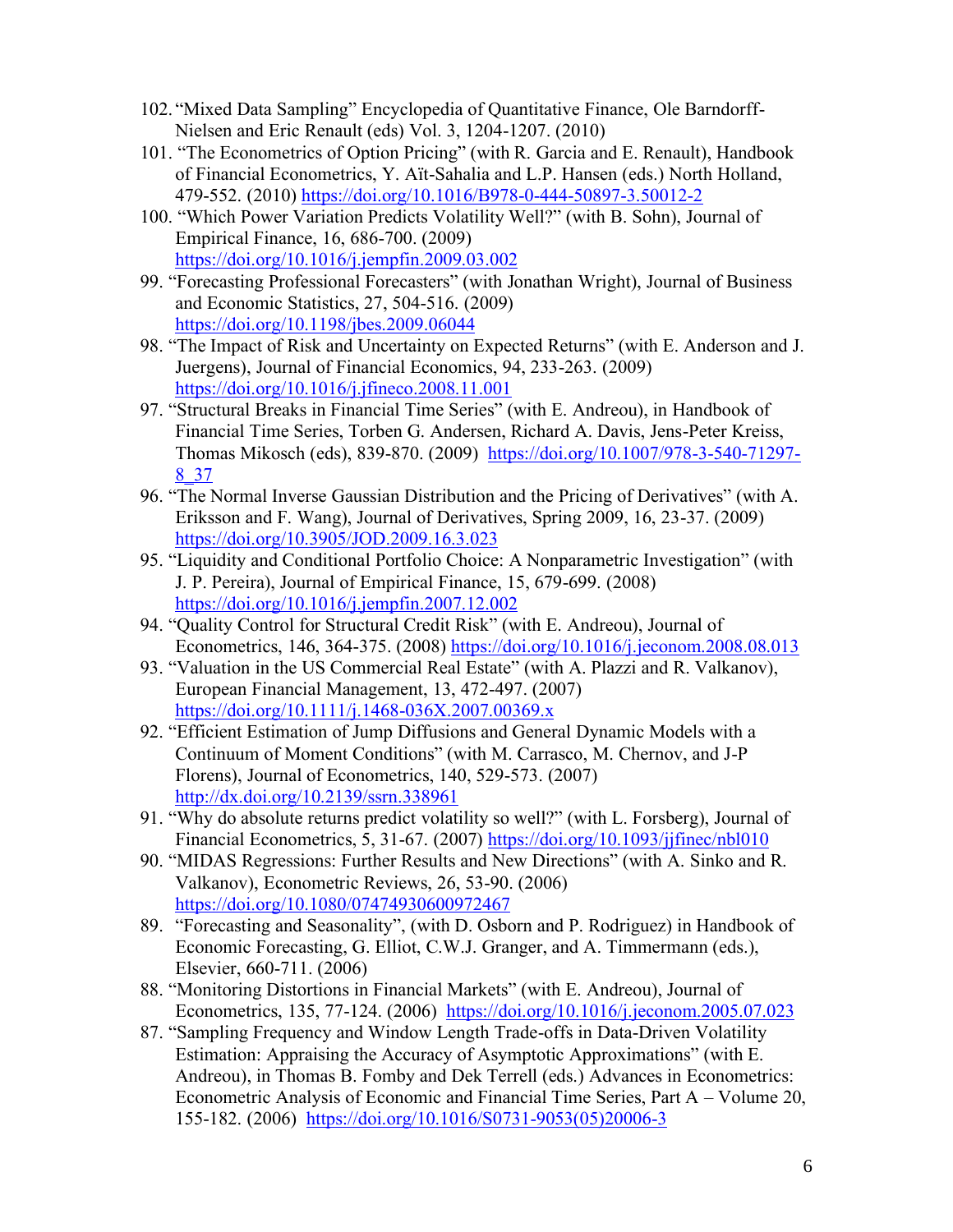- 86. "Predicting Volatility: How to Get Most Out of Returns Data Sampled at Different Frequencies" (with P. Santa-Clara and R. Valkanov), Journal of Econometrics, 131, 59-95. (2006) <https://doi.org/10.1016/j.jeconom.2005.01.004>
- 85. "Comments on Hansen and Lunde" Journal of Business and Economic Statistics, 24, 192-194. (2006)
- 84. "Do Heterogeneous Beliefs Matter for Asset Pricing?" (with E. Anderson and J. Juergens), Review of Financial Studies, 18, 875-924. (2005) <https://doi.org/10.1093/rfs/hhi026>
- 83. "There is a Risk-return Trade-off After All", (with P. Santa-Clara and R. Valkanov), Journal of Financial Economics, 76, 509-548 (2005) <https://doi.org/10.1016/j.jfineco.2004.03.008>
- 82. "The Asian Financial Crisis: The Role of Derivative Securities Trading and Foreign Investors", (with J. Seon), Journal of International Money and Finance, V 24, 607- 630 (2005) <https://doi.org/10.1016/j.jimonfin.2005.03.002>
- 81. "A Study Towards a Unified Approach to the Joint Estimation of Objective and Risk Neutral Measures for the Purpose of Options Valuation" (with M. Chernov), Journal of Financial Economics, Reprinted in Stochastic Volatility: Selected Readings, N. Shephard (ed.), Oxford University Press, 398-448. (2005) [https://doi.org/10.1016/S0304-405X\(00\)00046-5](https://doi.org/10.1016/S0304-405X(00)00046-5)
- 80. "Modeling Market Dynamics by Time Series Econometrics" (with Koen Pauwels, Imran Currim, Marnik Dekimpe, Dominique M. Hanssens, Natalie Mizik, and Prasad Naik), Marketing Letters, 15:4, 167-183. (2004) [https://doi.org/10.1007/s11002-005-](https://doi.org/10.1007/s11002-005-0455-0) [0455-0](https://doi.org/10.1007/s11002-005-0455-0)
- 79. "Testing for Structural Change in the Presence of Auxiliary Models" (with A. Guay), Econometric Theory 20, 1168-1202 (2004) <https://doi.org/10.1017/S0266466604206053>
- 78. "The Impact of Sampling Frequency and Volatility Estimators on Change-Point Tests" (with E. Andreou), Journal of Financial Econometrics, 2, 290-318. (2004) <https://doi.org/10.1093/jjfinec/nbh011>
- 77. "Stochastic Volatility Durations" (with C. Gouriéroux and J. Jasiak), Journal of Econometrics, 119, 413-435 (2004) [https://doi.org/10.1016/S0304-4076\(03\)00202-1](https://doi.org/10.1016/S0304-4076(03)00202-1)
- 76. "Tests for breaks in the conditional co-movements of asset returns" (with E. Andreou), Statistica Sinica, 13, 1045-1074 (2003) <https://www.jstor.org/stable/24307160>
- 75. "Alternative Models of Stock Price Dynamics" (with M. Chernov, A.R. Gallant and G. Tauchen), Journal of Econometrics, 116, 225-257. (2003) [https://doi.org/10.1016/S0304-4076\(03\)00108-8](https://doi.org/10.1016/S0304-4076(03)00108-8)
- 74. "Simulation Based Inference in Moving Average Models" (with Linda Khalaf and Cosme Vodounou), Annales d'Economie et de Statistique, 69, 85-99. (2003) <https://doi.org/10.2307/20076364>
- 73. "Structural Change Tests for Simulated Method of Moments" (with Alain Guay) Journal of Econometrics 115, 91-123 (2003) [https://doi.org/10.1016/S0304-](https://doi.org/10.1016/S0304-4076(03)00094-0) [4076\(03\)00094-0](https://doi.org/10.1016/S0304-4076(03)00094-0)
- 72. "Emerging Markets and Trading Costs: Lessons from Casablanca" (with M. Cherkaoui), Journal of Empirical Finance 10, 169-198. (2003) [https://doi.org/10.1016/S0927-5398\(02\)00026-9](https://doi.org/10.1016/S0927-5398(02)00026-9)
- 71. "Seasonal Time Series and Autocorrelation Function Estimation", (with H.S. Lee and W.R. Bell), Manchester School, 70, 651-664. (2002) [https://doi.org/10.1111/1467-](https://doi.org/10.1111/1467-9957.00318) [9957.00318](https://doi.org/10.1111/1467-9957.00318)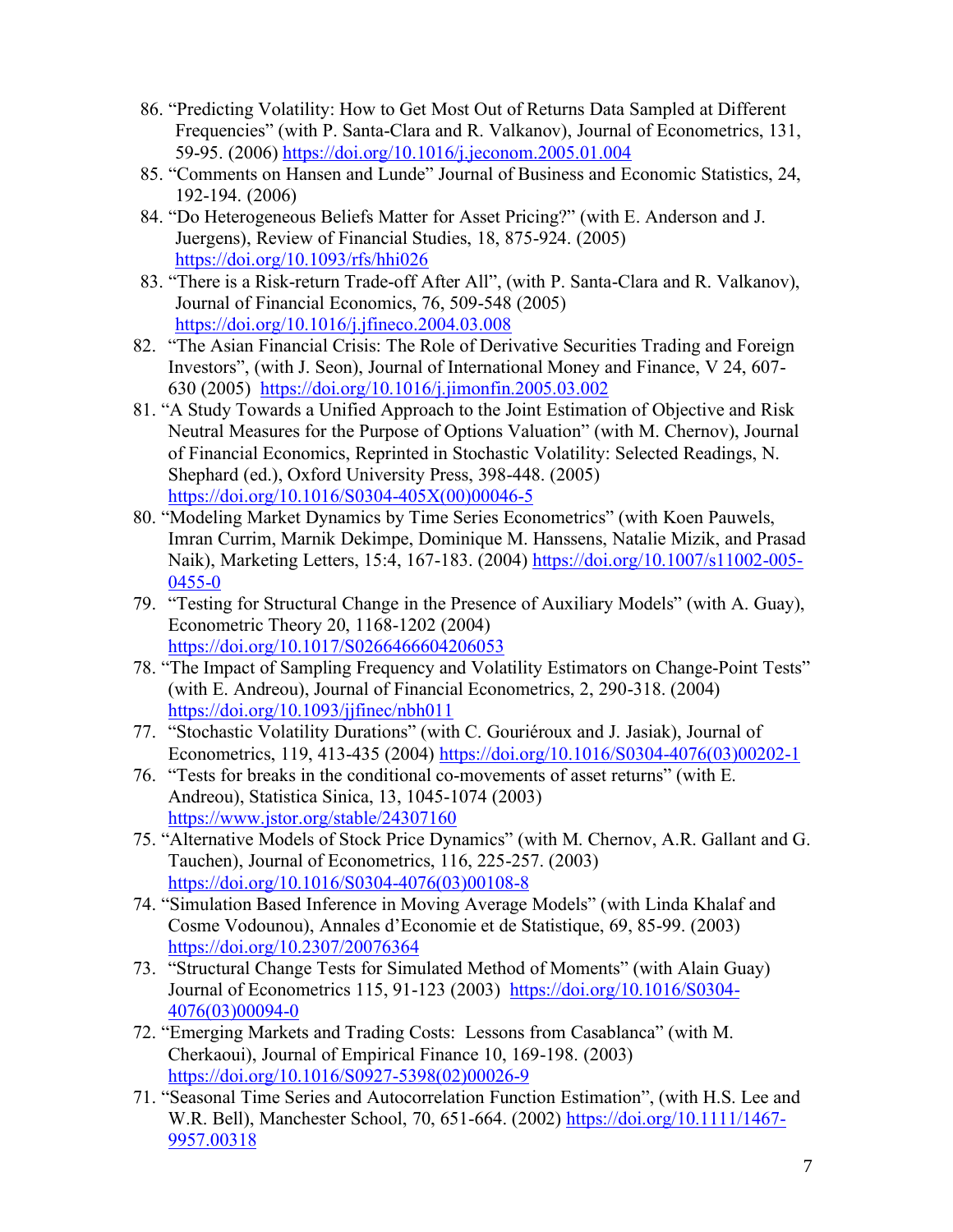- 70. "Detecting multiple breaks in financial market volatility dynamics" (with E. Andreou), Journal of Applied Econometrics 17, 579-600 (2002) <https://doi.org/10.1002/jae.684>
- 69. "Monetary Policy Rules with Model and Data Uncertainty" (with Norman R. Swanson and Myles Callan), Southern Economic Journal, 69, 239-265. (2002) <https://doi.org/10.2307/1061671>
- 68. "Let's Get 'Real' about using Economic Data" (with Peter Christoffersen and Norman Swanson), Journal of Empirical Finance 9, 343-360. (2002) [https://doi.org/10.1016/S0927-5398\(01\)00059-7](https://doi.org/10.1016/S0927-5398(01)00059-7)
- 67. "Rolling-Sample Volatility Estimators: Some New Theoretical, Simulation and Empirical Results" (with Elena Andreou), Journal of Business and Economic Statistics 20, 363-376. (2002) <https://doi.org/10.1198/073500102288618504>
- 66. "Is Seasonal Adjustment a Linear or Nonlinear Data-Filtering Transformation?" (with C.W.J. Granger and P. Siklos). Invited JBES paper, Journal of Business and Economic Statistics 14, 374-386. Reprinted in "Essays in Econometrics: Collected Papers of Clive W.J. Granger: Volume I", Cambridge University Press. (2001) https://doi.org[/10.1080/07350015.1996.10524663](https://doi.org/10.1080/07350015.1996.10524663)
- 65. "A Time Series Model with Periodic Stochastic Regime Switching, Part II: Applications to 16th and 17th Century Grain Prices" (with C. Bac and J.M. Chevet), Macroeconomic Dynamics 5, 32-55. (2001) <https://doi.org/10.1017/S136510050001703X>
- 64. "Seasonal Nonstationarity and Near-Stationarity" (with D. Osborn and P. Rodrigues) in B. Baltagi (ed.), Companion in Theoretical Econometrics, Basil Blackwell, 655- 677. (2000)
- 63. "Estimation of Stochastic Volatility Models for the Purpose of Option Pricing" (with M. Chernov) in Y.S. Abu-Mostafa, B. LeBaron, A.W. Lo and A.S. Weigend (eds.), Computational Finance – Proceedings of the Sixth International Conference, Leonard N. Stern School of Business, MIT Press, 567-582. (2000)
- 62. "Causality between Returns and Traded Volumes" (with C. Gouriéroux and J. Jasiak), Annales d'Économie et de Statistique 60, 189-206. (2000) <https://doi.org/10.2307/20076260>
- 61. "A Time Series Model with Periodic Stochastic Regime Switching, Part I: Theory" Macroeconomic Dynamics 4, 467-486. (2000) <https://doi.org/10.1017/S136510050001703X>
- 60. "A Study Towards a Unified Approach to the Joint Estimation of Objective and Risk Neutral Measures for the Purpose of Options Valuation" (with M. Chernov), Journal of Financial Economics 56, 407-458. (All-Star JFE paper selection based on average yearly citations). (2000) [https://doi.org/10.1016/S0304-405X\(00\)00046-5](https://doi.org/10.1016/S0304-405X(00)00046-5)
- 59. "Price Discovery without Trading: The Case of the Nasdaq Pre-opening" (with C. Cao and F. Hatheway, Journal of Finance 55, 1339-1366. ). (NYSE Best Paper Award – WFA Meetings 1999, Santa Monica). (2000) [https://doi.org/10.1111/0022-](https://doi.org/10.1111/0022-1082.00249) [1082.00249](https://doi.org/10.1111/0022-1082.00249)
- 58. "Nonparametric Estimation of American Option Exercise Boundaries and Call Prices" (with M. Broadie, J. Detemple and O. Torrès), Journal of Economic Dynamics and Control 24, 1829-1857. (2000) [https://doi.org/10.1016/S0165-](https://doi.org/10.1016/S0165-1889(99)00094-9) [1889\(99\)00094-9](https://doi.org/10.1016/S0165-1889(99)00094-9)
- 57. "Some Econometric Recipes for High Frequency Data Cooking", Journal of Business and Economic Statistics 18, 154-163 (2000) https://doi.org[/10.1080/07350015.2000.10524858](https://doi.org/10.1080/07350015.2000.10524858)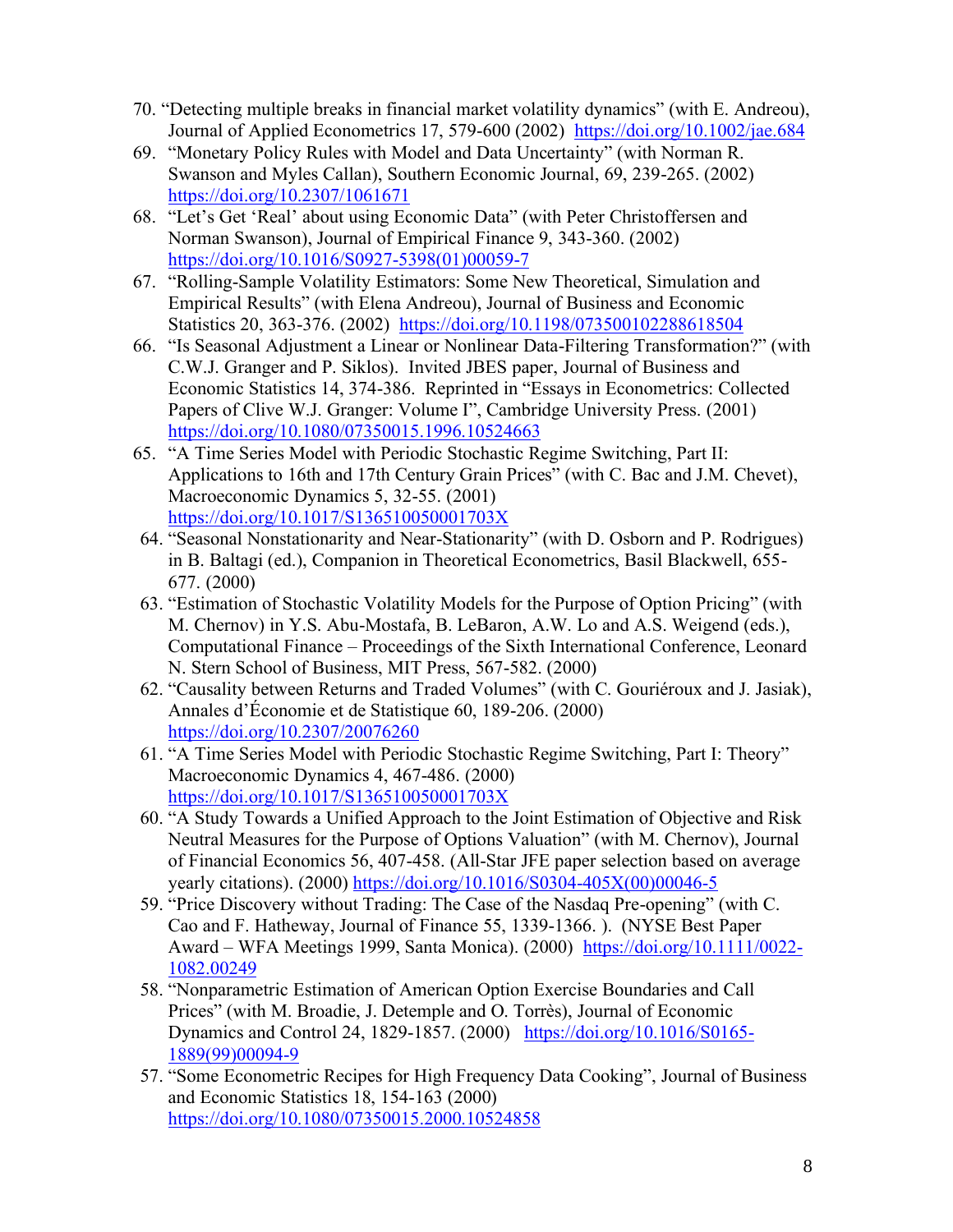- 56. "American Options with Stochastic Dividends and Volatility: A Nonparametric Investigation" (with M. Broadie, J. Detemple and O. Torrès), Journal of Econometrics 94, 53-92. (2000) [https://doi.org/10.1016/S0304-4076\(99\)00017-2](https://doi.org/10.1016/S0304-4076(99)00017-2)
- 55. "A Multivariate Time Series Analysis of the Data Revision Process for Industrial Production and Composite Leading Indicator" (with N. Swanson and M. Callan) in R. Engle and H. White (eds.), Clive W.J. Granger Festschrift, Oxford University Press, 45-75. (1999)
- 54. "A Semi-Parametric Factor Model of Interest Rates and Tests of the Affine Term Structure" (with S. Ng), Review of Economics and Statistics 80, 535-548. (1998) <https://doi.org/10.1162/003465398557816>
- 53. "GARCH for Irregularly Spaced Financial Data: The ACD-GARCH Model" (with J. Jasiak), Studies in Nonlinear Dynamics and Econometrics 2, 133-149. (1998) <https://doi.org/10.2202/1558-3708.1035>
- 52. "Bayesian Inference for a General Class of Periodic Markov Switching Regime Models" (with R. McCulloch and R. Tsay), Journal of Applied Econometrics 13, 129- 144 (1998) [https://doi.org/10.1002/\(SICI\)1099-1255\(199803/04\)13:2%3C129::AID-](https://doi.org/10.1002/(SICI)1099-1255(199803/04)13:2%3C129::AID-JAE466%3E3.0.CO;2-2)[JAE466%3E3.0.CO;2-2](https://doi.org/10.1002/(SICI)1099-1255(199803/04)13:2%3C129::AID-JAE466%3E3.0.CO;2-2)
- 51. "Kernel Autocorrelogram for Time Deformed Processes" (with C. Gouriéroux and J. Jasiak), Journal of Statistical Inference and Planning 68, 167-192. (1998) [https://doi.org/10.1016/S0378-3758\(97\)00140-7](https://doi.org/10.1016/S0378-3758(97)00140-7)
- 50. "Structural Change and Asset Pricing in Emerging Markets" (with R. Garcia), Journal of International Money and Finance 17, 455-473. (1998) [https://doi.org/10.1016/S0261-5606\(98\)00010-2](https://doi.org/10.1016/S0261-5606(98)00010-2)
- 49. "On Stable Factor Structures in the Pricing of Risk: Do Time-Varying Betas Help or Hurt?" Journal of Finance 53, 549-573. (Nominated for the Smith Breeden Prize). (1998) <https://doi.org/10.1111/0022-1082.224803>
- 48. "An Introduction to Econometric Theory" by R. Gallant, Princeton University Press, 1997, Journal of the American Statistical Association 94, 1522-1523. (1997)
- 47. "Market Time and Asset Price Movements: Theory and Estimation" (with C. Gouriéroux and J. Jasiak), in Statistics in Finance, D. Hand and S. Jacka (eds.), Edward Arnold, London, Chapter 15, 307-332. (1997)
- 46. "Nonparametric Methods and Option Pricing" (with V. Patilea, E. Renault and O. Torrès), in Statistics in Finance, D. Hand and S. Jacka (eds.), Edward Arnold, London, Chapter 13, 261-282. (1997)
- 45. "High Frequency Financial Time Series Data: Some Stylized Facts and Models of Stochastic Volatility" (with C. Gouriéroux and J. Jasiak), in Nonlinear Modelling of High Frequency Financial Time Series C. Dunis and B. Zhou (eds.), John Wiley, New York, 127-159. (1997)
- 44. "Predictive Tests for Structural Change with Unknown Breakpoint" (with A. Guay and A. Hall), Journal of Econometrics 82, 209-233. [Corrigendum, Journal of Econometrics 30, 337-343.]. (1997) [https://doi.org/10.1016/S0304-4076\(97\)00057-2](https://doi.org/10.1016/S0304-4076(97)00057-2)
- 43. "L'Intégration des Marchés Emergents et la modélisation d'Actifs Risqués: Une Etude Appliquée à la Bourse des Valeurs de Casablanca" (with M. Boyer and M. Cherkaoui), L'actualité économique, 73, 311-330. (1997) [https://doi.org/10.7202/602230aradresse copiéeune erreur s'est produ](https://doi.org/10.7202/602230ar)
- 42. "An Empirical Analysis of the Canadian Budget Process" (with B. Campbell), Canadian Journal of Economics 30, 553-576. (Nominated for the Harry Johnson Best Paper Award – five papers nominated.) (1997) <https://doi.org/10.2307/136233>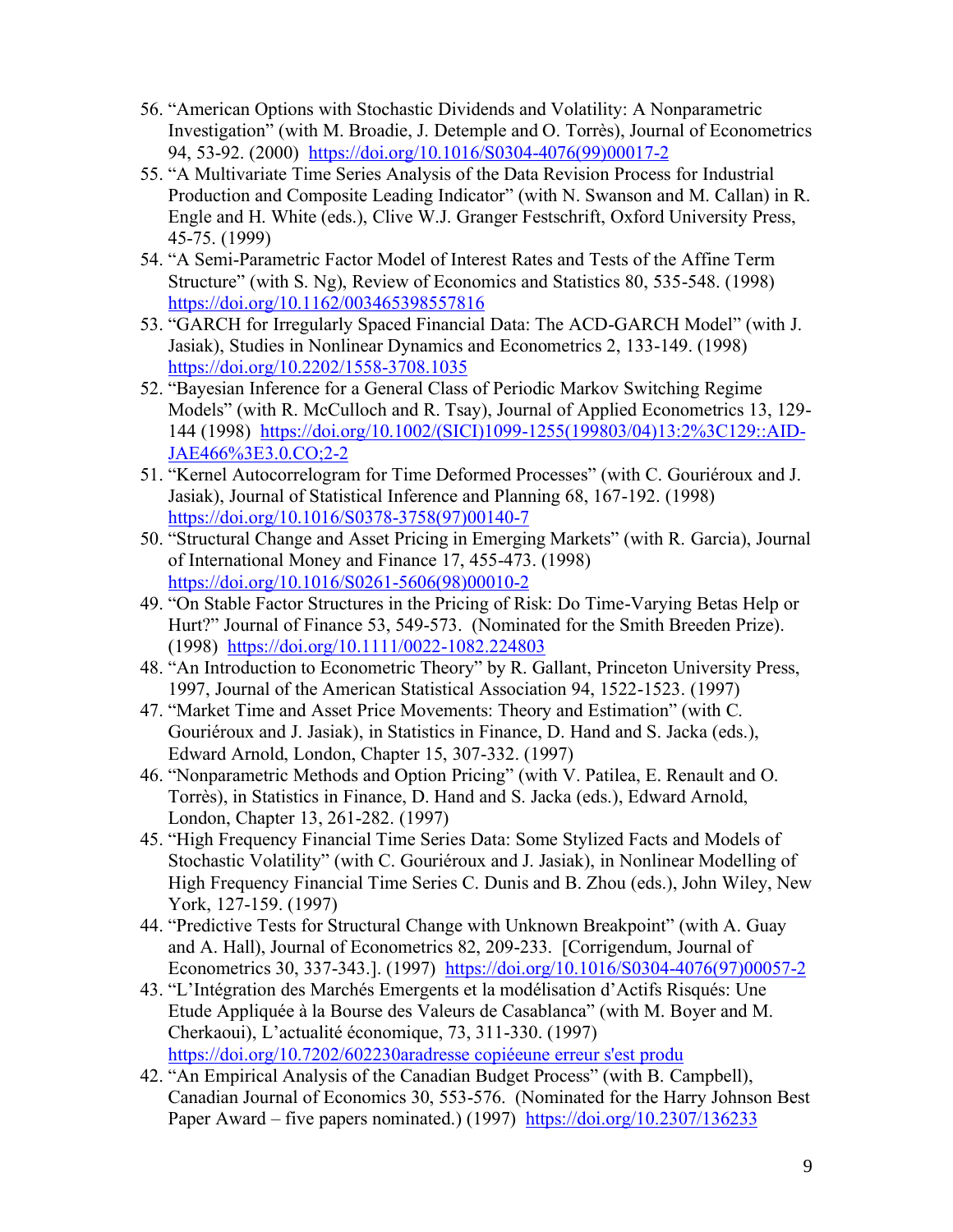- 41. "Seasonal Adjustment and Other Data Transformations", Journal of Business and Economic Statistics 15, 410-418. (1997) <https://doi.org/10.2307/136233>
- 40. "On Seasonality and Business Cycle Durations: A Nonparametric Investigation", Journal of Econometrics 79, 269-290. (1997) [https://doi.org/10.1016/S0304-](https://doi.org/10.1016/S0304-4076(97)00023-7) [4076\(97\)00023-7](https://doi.org/10.1016/S0304-4076(97)00023-7)
- 39. "Comments on 'New Capabilities and Methods of X-12-ARIMA Seasonal Adjustment Program'" by David F. Findley, Brian Monsell, William R. Bell, Mark Otto and Bor-Chung Chen" Journal of Business and Economic Statistics 16, 165-167. (1996) <https://doi.org/10.1080/07350015.1998.10524743>
- 38. "Comments and Reply to W.R. Bell, D. Findley, S. Hylleberg and M. Watson" (Journal of Business and Economic Statistics 1995 Invited Paper) 14, 387-397. (1995)
- 37. "On the Periodic Structures and Testing for Seasonal Unit Roots" (with A. Hall and H.S. Lee), Journal of the American Statistical Association 91, 1551-1559. (1995) https://doi.org[/10.1080/01621459.1996.10476722](https://doi.org/10.1080/01621459.1996.10476722)
- 36. "Stochastic Volatility" (with A. Harvey and E. Renault), in Handbook of Statistics 14, Statistical Methods in Finance, G.S. Maddala and C.R. Rao (eds.), North Holland, Amsterdam, Ch. 5, 119-191. (1995) [https://doi.org/10.1016/S0169-7161\(96\)14007-4](https://doi.org/10.1016/S0169-7161(96)14007-4)
- 35. Dynamic Regression of Filtered Data Series: A Laplace Approximation of the Effects of Filtering in Small Samples" (with O. Lieberman), Econometric Theory 12, 432- 457. (1995) https://doi.org[/10.1017/S0266466600006800](https://doi.org/10.1017/S0266466600006800)
- 34. "Is Seasonal Adjustment a Linear or Nonlinear Data-Filtering Transformation?" (with C.W.J. Granger and P. Siklos). Invited JBES paper, Journal of Business and Economic Statistics 14, 139-152. Reprinted in Newbold, P. and S.J. Leybourne (2003) "Recent Developments in Time Series", Edward Elgar. (1995) https://doi.org[/10.1080/07350015.1996.10524663](https://doi.org/10.1080/07350015.1996.10524663)
- 33. "The Effect of Linear Filters on Dynamic Time Series with Structural Change" (with P. Perron), Journal of Econometrics 70, 69-98. (1995) [https://doi.org/10.1016/0304-](https://doi.org/10.1016/0304-4076(94)01684-4) [4076\(94\)01684-4](https://doi.org/10.1016/0304-4076(94)01684-4)
- 32. "Is the Federal Budget Process Outcome Unbiased and Efficient: A Nonparametric Assessment" (with B. Campbell), Review of Economics and Statistics 77, 17-31 (1995) <https://doi.org/10.2307/2109989>
- 31. "Comments on 'Bayesian Analysis of Stochastic Volatility Models' by E. Jacquier, N. Polson and P. Rossi" (with J. Jasiak), Journal of Business and Economic Statistics 12, October 1994, 399-402. (1994) <https://doi.org/10.2307/1392203>
- 30. "Changes in Seasonal Patterns: Are They Cyclical?" (with F. Canova), Journal of Economic Dynamics and Control 18, 1143-1171. (1994) [https://doi.org/10.1016/0165-1889\(94\)90051-5](https://doi.org/10.1016/0165-1889(94)90051-5)
- 29. "On the Periodic Structure of the Business Cycle", Journal of Business and Economic Statistics 12, 289-298. (1994) https://doi.org[/10.1080/07350015.1994.10524544](https://doi.org/10.1080/07350015.1994.10524544)
- 28. "L'analyse économétrique et la saisonnalité", L'actualité économique 20, 43-62 (1994)
- 27. "Testing for Unit Roots in Seasonal Time-Series Some Theoretical Extensions and a Monte-Carlo Investigation" (with H.S. Lee and J. Noh), Journal of Econometrics 62, 415-442. (1994) [https://doi.org/10.1016/0304-4076\(94\)90030-2](https://doi.org/10.1016/0304-4076(94)90030-2)
- 26. "Generalized Predictive Tests and Structural Change Analysis in Econometrics" (with J.M. Dufour and A. Hall), International Economic Review 35, 199-229. (1994) <https://doi.org/10.2307/2527098>
- 25. "On Seasonal (Mis)Specification: An Empirical Investigation with U.S. Data" (with H.S. Lee and P. Siklos), in New Developments in Time Series Econometrics, J.-M.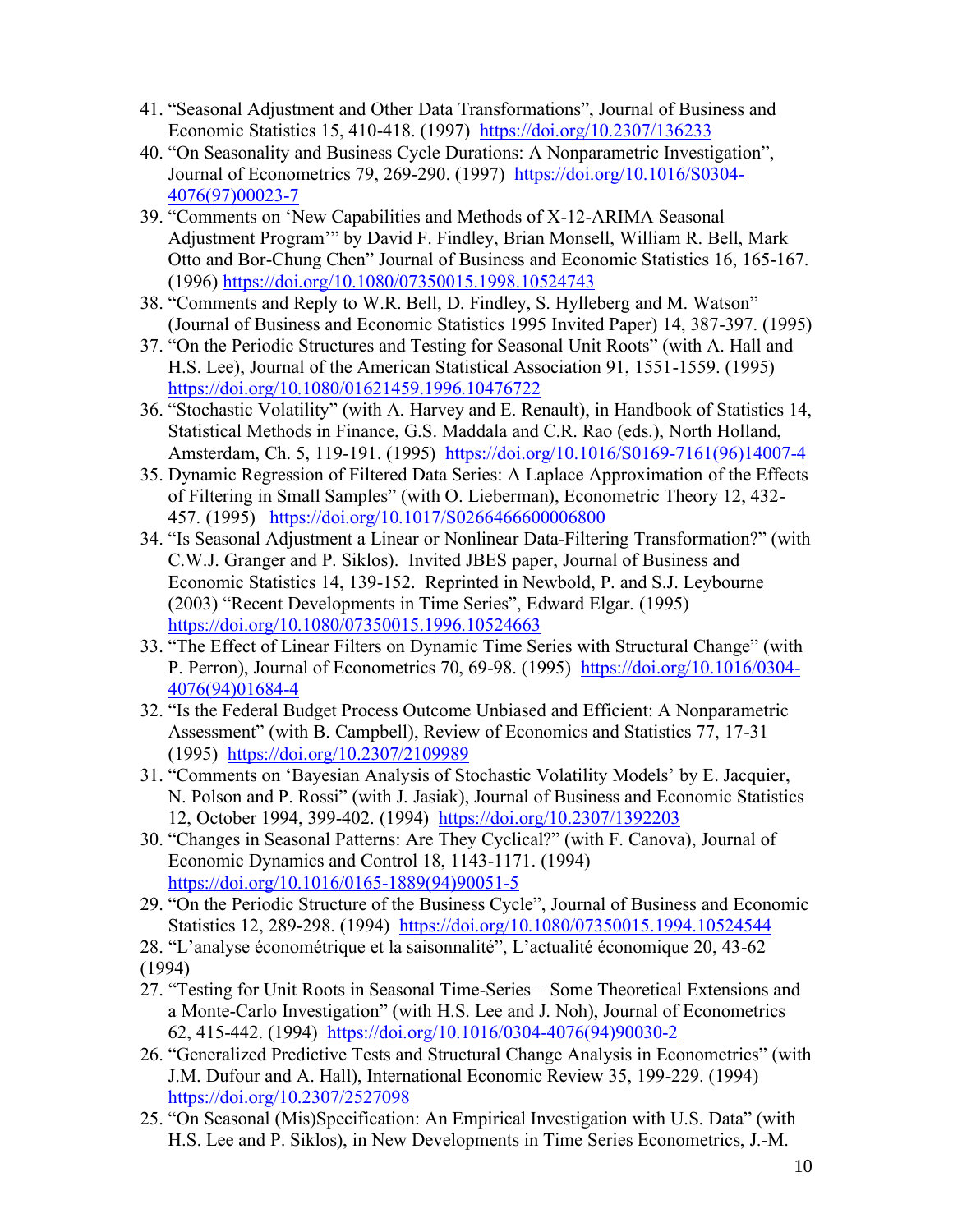Dufour and B. Raj (eds.), Springer-Verlag, Berlin, 191-204. (1994) <https://doi.org/10.1007/BF01205419>

- 24. "On the Economics and Econometrics of Seasonality." Invited paper, 1990 World Congress of the Econometric Society, August 1990, in Advances in Econometrics I, C.A. Sims (ed.), Cambridge University Press, 257-316. (1994)
- 23. "On Seasonality and Regime-Switching Models", 1993 Proceedings of the American Statistical Association, Business and Economic Statistics Section, 308-312. (1994)
- 22. "On Seasonal (Mis)Specification: An Empirical Investigation with U.S. Data" (with H.S. Lee and P. Siklos), Empirical Economics 18, 747-760. (1993) <https://doi.org/10.1007/BF01205419>
- 21. "The ET Interview: Professor Marc Nerlove", Econometric Theory 9, 117-144. (1993)
- 20. "On Scoring Asymmetric Periodic Probability Models of Turning-Point Forecasts", Journal of Forecasting 12, 227-238. (1993) <https://doi.org/10.1002/for.3980120305>
- 19. "The Effect of Seasonal Adjustment Filters on Tests for a Unit Root" (with P. Perron), Journal of Econometrics 55, 57-98. (1993) [https://doi.org/10.1016/0304-](https://doi.org/10.1016/0304-4076(93)90004-O) [4076\(93\)90004-O](https://doi.org/10.1016/0304-4076(93)90004-O)
- 18. "An Extension of Quadrature-Based Methods for Solving Euler Conditions" (with A. Hall), in New Direction in Time Series Analysis, D. Brillinger et al. (eds.), SpringerVerlag, New York, 147-153. (1993) [https://doi.org/10.1007/978-1-4613-9296-5\\_8](https://doi.org/10.1007/978-1-4613-9296-5_8)
- 17. "A Study Towards a Dynamic Theory of Seasonality for Economic Time Series", Journal of the American Statistical Association. Reprinted in Modelling Seasonality, S. Hylleberg (ed.), Oxford University Press, 181-192. (1992) https://doi.org[/10.1080/01621459.1988.10478583](https://doi.org/10.1080/01621459.1988.10478583)
- 16. "On Estimating Dynamic Models with Seasonality", in Telecommunications Demand Modeling, A. de Fontenay et al. (eds.) Contributions to Economic Analysis-North Holland, Amsterdam. (1990)
- 15. "A Test for Structural Stability of Euler Conditions Parameters Estimated Via the Generalized Method of Moments Estimator" (with A. Hall), International Economic Review 31, 355-364 (1990) <https://doi.org/10.2307/2526844>
- 14. "Unit Root Tests and Statistical Pitfalls of Seasonal Adjustment: The Case of U.S. Post-War Real GNP", Journal of Business and Economic Statistics 8, 145-152. (1990) https://doi.org[/10.1080/07350015.1990.10509785](https://doi.org/10.1080/07350015.1990.10509785)
- 13. "Are Consumption-Based Intertemporal Capital Asset Pricing Models Structural?" (with A. Hall), Journal of Econometrics 45, 121-139. (1990) [https://doi.org/10.1016/0304-4076\(90\)90096-C](https://doi.org/10.1016/0304-4076(90)90096-C)
- 12. "Testing Non-Nested Euler Conditions with Quadrature-Based Methods of Approximation" (with A. Hall), Journal of Econometrics 46, 273-308. (1990) [https://doi.org/10.1016/0304-4076\(90\)90011-H](https://doi.org/10.1016/0304-4076(90)90011-H)
- 11. "Y a-t-il des biais systématiques dans les annonces budgétaires et pourquoi?" (with J.F. David), Canadian Public Policy/Analyse de Politique, XV(3), 313-321 (1989) <https://doi.org/10.2307/3550827>
- 10. "A Study Towards a Dynamic Theory of Seasonality for Economic Time Series", Journal of the American Statistical Association, 168-172. (1988)https://doi.org[/10.1080/01621459.1988.10478583](https://doi.org/10.1080/01621459.1988.10478583)
- 9. "Evidence from the Belgian Business Tests on Seasonal Instability of Relationships among Responses" (with M. Nerlove), in Contributions of Business Cycle Surveys to Empirical Economics, Karl-Heinrich Oppenendel and Günter Poser (eds.), Aubury Gower Publ. Co., England, 379-399. (1988)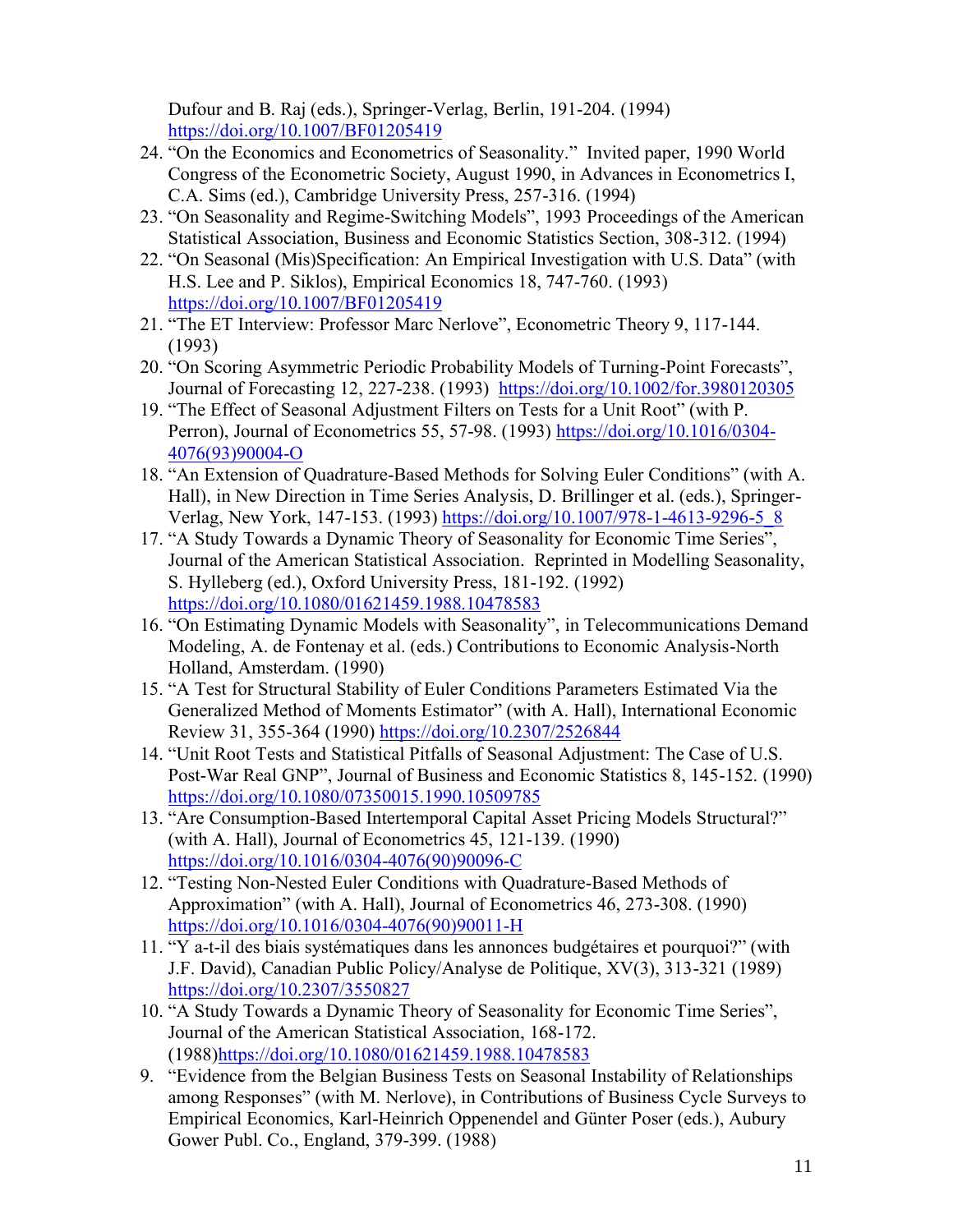- 8. "Seasonality in Surveys: A Comparison of Belgian, French and German Business Tests" (with M. Nerlove), European Economic Review 32, 81-99. (1988) [https://doi.org/10.1016/0014-2921\(88\)90036-0](https://doi.org/10.1016/0014-2921(88)90036-0)
- 7. "On Non-Stationarity and Induced Seasonality in Inventories", 1987 Proceedings of the American Statistical Association, Business and Economic Statistics Section, 477- 481. (1987)
- 6. "Seasonal Extraction in the Presence of Feedback", Journal of Business and Economic Statistics 5, 191-194. (1987) https://doi.org[/10.1080/07350015.1987.10509577](https://doi.org/10.1080/07350015.1987.10509577)
- 5. "Seasonal Adjustment without Too Much a Priori Economic Theory", 1986 Proceedings of the American Statistical Association, Business and Economic Statistics Section, 150-153. (1987)
- 4. "Time Series Analysis and Errors in GNP A Theoretical Correction of Ghysels and Vuchelen", Cahiers Économiques de Bruxelles 96, 489-495. (1982)
- 3. "Philosophy of Sciences in Economics", Tijdschrift voor Ekonomie en Management 27, 455-473 (in Dutch). (1982)
- 2. "The Use of DULBEA GNP Figures in Business Cycle Analysis" (with J. Vuchelen), Cahiers Économiques de Bruxelles 89, 53-73 (in Dutch). (1981)
- 1. "The Information Content of Preliminary and Final Belgian GNP Data" (with J. Vuchelen), Cahiers Économiques de Bruxelles 87, 407-432 (in Dutch). (1980)

# **PAPERS SUBMITTED OR UNDER REVISION**

- 1. "Nowcasting Net Asset Values: The Case of Private Equity", with Gregory Brown and Oleg Gredil.
- 2. "Binary Choice with Asymmetric Loss in a Data-Rich Environment: Theory and an Application to Racial Justice", with Andrii Babii, Xi Chen and Rohit Kumar
- 3. "Bloggers and Bitcoin Prices: A Textual Machine Learning Analysis" with Giang Nguyen, Donghwa Shin and Zhe Wang
- 4. "Real-time Forecasts of State and Local Government Budgets with an Application to COVID-19" with Fotis Grigoris and Nazire Özkan
- 5. "Bitcoin and News Around the World in Twenty-Six Languages" with Lucia Alessi, Marco Petracco and Zhe Wang
- 6. "Machine Learning Panel Data Regressions with an Application to Nowcasting Price Earnings Ratios" with Andrii Babii, Ryan T. Ball and Jonas Striaukas
- 7. "Factors Common to Individual Stocks and Sorted Portfolios" with Elena Andreou, Patrick Gagliardini and Mirco Rubin
- 8. "Ambiguity with Machine Learning: An Application to Portfolio Choice" with Steve Raymond and Yan Qian
- 9. "Institutional Investors and Granularity in Equity Markets" with Hanwei Liu and Steve Raymond
- 10. "Liquidity Guided Machine Learning: The Case of the Volatility Risk Premium" with Ruslan Goyenko and Chengyu Zhang
- 11. "Downside Risk and International Diversification: The Role of Country and Industry Effects" with Matteo Garzoli, Alberto Plazzi and Rossen Valkanov
- 12. "The Risk-Return Relationship and Financial Crises" with Alberto Plazzi, Rossen Valkanov and Zhe Wang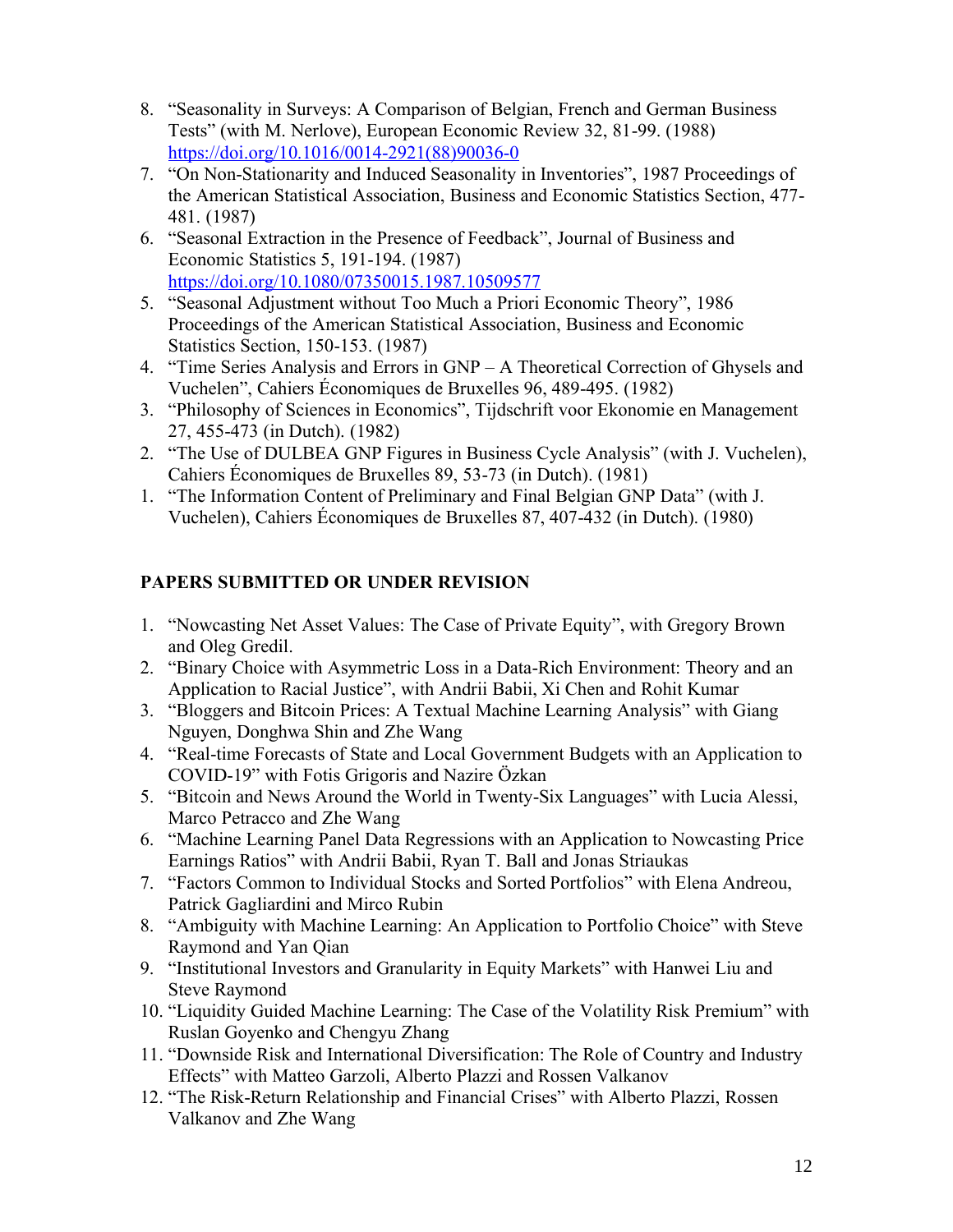- 13. High-Dimensional Granger Causality Tests with an Application to VIX and News, with Andrii Babii and Jonas Striaukas
- 14. "Amplitude Estimation on Noisy Quantum: A Comparison of Methods", with P. Dreher and H. Mohammadbagherpoor
- 15. "Quantum Computational Algorithms for Derivative Pricing in a Regime Switching Economy", with N. Stamatopoulos and S. Woerner

# **BOOKS**

- 1. "The Econometric Analysis of Seasonal Time Series" (with D. Osborn), Cambridge University Press (2001).
- 2. "Essays in Econometrics: Collected Papers of Clive W.J. Granger: Volumes I and II" (with N. Swanson and M. Watson), Cambridge University Press (2001).
- 3. "Applied Economic Forecasting using Time Series Methods" (with M. Marcellino) Oxford University Press (2018). Chinese translation – with Zhixin Kang and Shi Zhan, Tsinghua University Press – forthcoming.
- 4. "The Econometric Analysis of Mixed Frequency Data" (with M. Marcellino, K. Motegi and R. Valkanov), In preparation.

### **EDITORIAL SERVICES**

- Associate Editor, *Journal of Business and Economic Statistics*, January 1990- 2000. Associate Editor, *Econometric Theory*, 1991-1992. Associate Editor, *Review of Economics and Statistics*, 1996-2002. Editor, Annals Issue of the *Journal of Econometrics* on "Seasonality and Econometric Models", 1993, Vol. 55, 1-2. Member of the Editorial Board, *Canadian Journal of Economics/Revue Canadienne d'Économique*, 1989-1993. Editor, Annals Issue of the *Journal of Econometrics*, "Recent Developments in the Econometrics of Structural Change" (with J.-M. Dufour), 1996, Vol. 70, 1. Editor, Annals Issue of the *Journal of Econometrics* on "Econometric Methods for Derivative Securities and Risk Management" (with R. Garcia and E. Renault), 2000, Vol. 94, 1-2. Associate Editor, *Journal of the American Statistical Association*, 1997-2000. Associate Editor, *Journal of Empirical Finance*, 1999-2006. Editor, Annals Issue of the *Journal of Econometrics* on "Frontiers of Financial Econometrics and Financial Engineering" (with G. Tauchen), 2003, Vol. 116. Editor, *Journal of Business and Economic Statistics* (with Alastair Hall), 2001- 2004. Associate Editor, *Journal of Financial Econometrics*, 2001-2006.
	- 13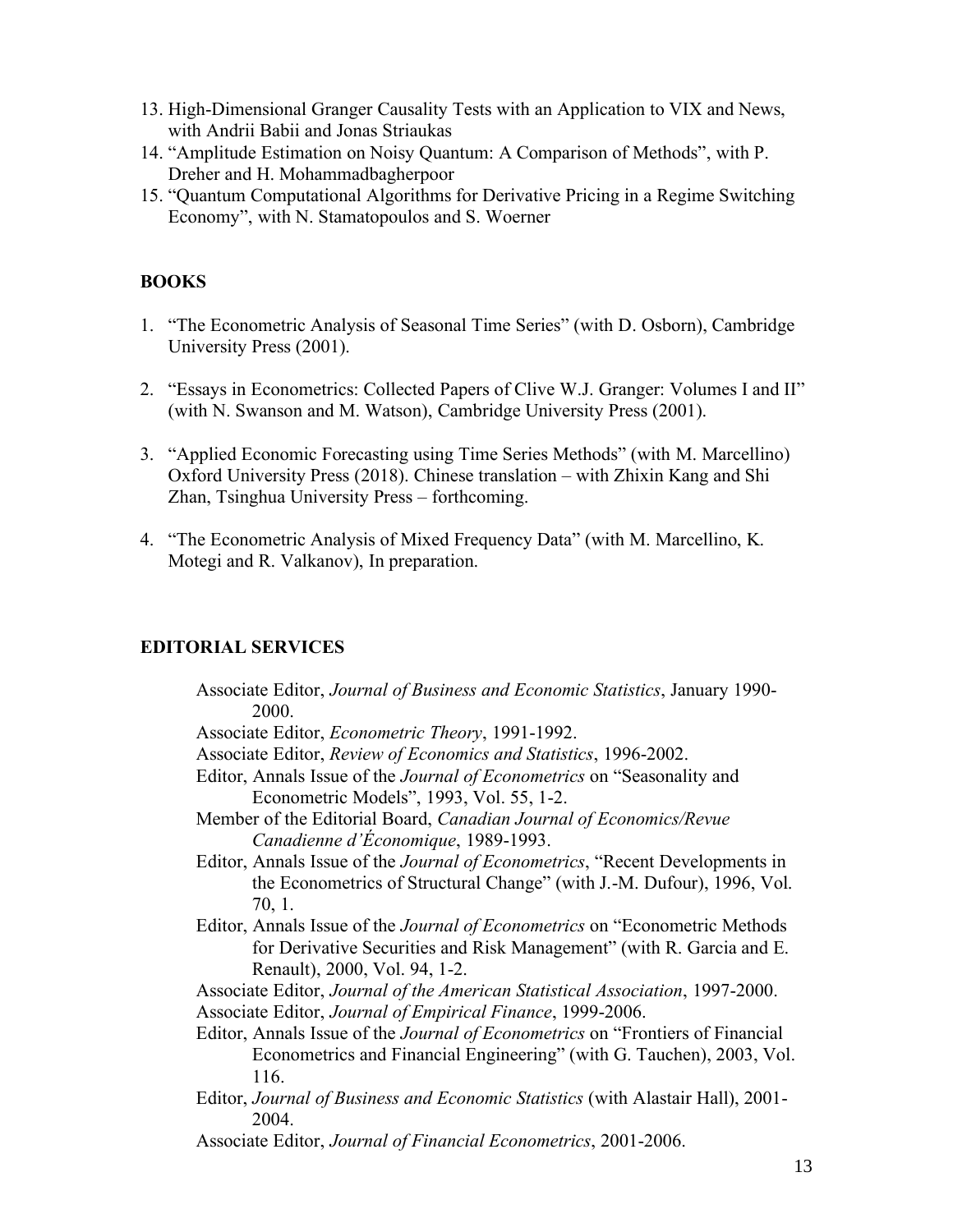Associate Editor, *Journal of Econometrics*, 2004-2018. Co-Editor, *Journal of Financial Econometrics*, 2006-2012. Editor-in-Chief, *Journal of Financial Econometrics*, 2012-2015. Editor, Annals Issue of the *Journal of Econometrics*, "The Econometric Analysis of Mixed Frequency Data", (with M. Marcellino), 2016, Volume 193. Co-Editor, *Journal of Applied Econometrics,* 2017-present. Co-Editor, Annals Issue of the *Journal of Econometrics*, "Big Data in Predictive Dynamic Econometric Modeling ", (with F. Diebold, P. Mykland and L.

# **STUDENTS (Chair or Co-Chaired)**

Zhang), 2019, Volume 212.

| Alain Guay            | 1993 | Ph.D., Université de Montréal, Department of Economics.<br>Initial employment: Université de Québec à Montréal,<br>Canada                                                                         |
|-----------------------|------|---------------------------------------------------------------------------------------------------------------------------------------------------------------------------------------------------|
| Joanna Jasiak         | 1994 | Ph.D., Université de Montréal, Department of Economics.<br>Initial employment: York University, Canada                                                                                            |
| <b>Olivier Torrès</b> | 1996 | Ph.D., Université de Montréal, Department of Economics.<br>Initial employment: Université de Lille, France                                                                                        |
| Michael Chernov       | 2000 | Ph.D., Penn State University, Smeal College of Business –<br>Finance Department. Initial employment: Columbia<br>University, Business School                                                      |
| Jennifer Juergens     | 2001 | Ph.D., Penn State University, Smeal College of Business –<br>Finance Department. Initial employment: Arizona State<br>University, School of Business                                              |
| Junghoon Seon         | 2001 | Ph.D., Penn State University, Department of Economics.<br>Initial employment: Korean Security Exchange Research<br>Institute                                                                      |
| Matthew Woolley       | 2005 | Ph.D., University of North Carolina at Chapel Hill,<br>Department of Economics. Initial employment: Moody's,<br>New York                                                                          |
| <b>Arthur Sinko</b>   | 2007 | Ph.D., University of North Carolina at Chapel Hill,<br>Department of Economics. Initial employment: SAS Inc.                                                                                      |
| Nishad Kapadia        | 2007 | Ph.D., University of North Carolina at Chapel Hill<br>Kenan Flagler Business School - Finance Department.<br>Initial employment: Rice University, Jesse H. Jones<br>Graduate School of Management |
| Xilong Chen           | 2008 | Ph.D., University of North Carolina at Chapel Hill,<br>Department of Economics. Initial employment: SAS Inc.                                                                                      |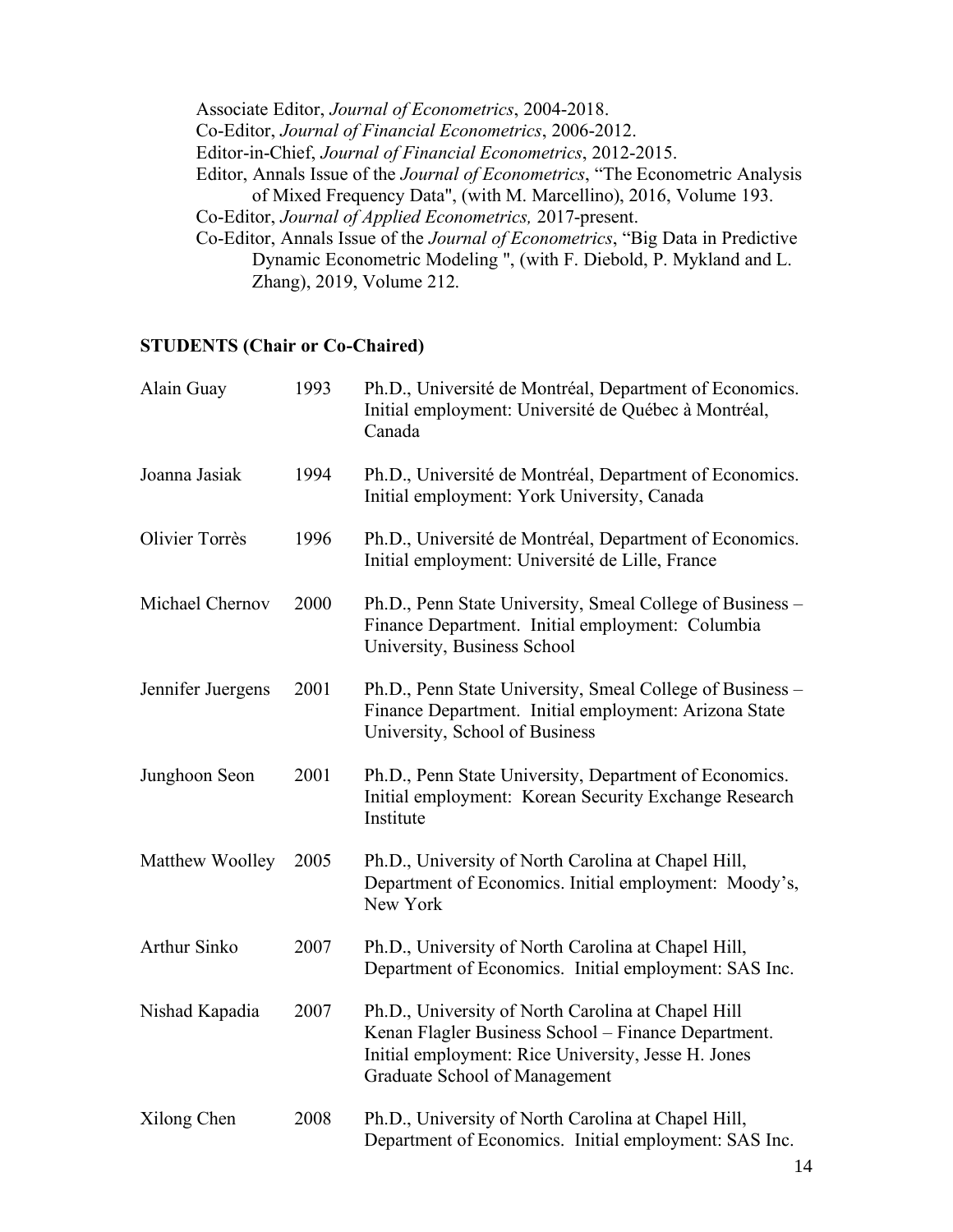| Ryan Ball               | 2008 | Ph.D., University of North Carolina at Chapel Hill<br>Kenan Flagler Business School - Accounting Department.<br>Initial employment: University of Chicago, Graduate<br><b>School of Business</b> |
|-------------------------|------|--------------------------------------------------------------------------------------------------------------------------------------------------------------------------------------------------|
| Bumjean Sohn            | 2009 | Ph.D., University of North Carolina at Chapel Hill<br>Kenan Flagler Business School - Finance Department.<br>Initial employment: Georgetown University, McDonough<br><b>School of Business</b>   |
| Fangfang Wang           | 2009 | Ph.D., University of North Carolina at Chapel Hill<br>Department of Statistics. Initial employment: University of<br>Illinois at Chicago, College of Business Administration                     |
| Fernando Chague         | 2012 | Ph.D., University of North Carolina at Chapel Hill,<br>Department of Economics. Initial employment: University<br>of San Paulo                                                                   |
| Stephen Goldberger 2013 |      | Ph.D., University of North Carolina at Chapel Hill,<br>Department of Economics. Initial employment: JP<br>Research, Palo Alto                                                                    |
| Jinghan Meng            | 2014 | Ph.D., University of North Carolina at Chapel Hill<br>Kenan Flagler Business School - Finance Department<br>Initial employment: School of Business, University of<br>Hong Kong                   |
| Kaiji Motegi            | 2014 | Ph.D., University of North Carolina at Chapel Hill,<br>Department of Economics. Initial employment: Waseda<br>University, Tokyo                                                                  |
| Huan Zhou               | 2014 | Ph.D., University of North Carolina at Chapel Hill,<br>Department of Economics. Initial employment: Analysis<br>Group, Washington DC                                                             |
| Nazire Ozkan            | 2014 | Ph.D., University of North Carolina at Chapel Hill,<br>Department of Economics. Initial employment: UNC<br>Greensboro                                                                            |
| Giang Nguyen            | 2015 | Ph.D., University of North Carolina at Chapel Hill,<br>Department of Economics. Initial employment: Smeal<br>College of Business, Penn State University.                                         |
| Wasin Sirawasit         | 2015 | Ph.D., University of North Carolina at Chapel Hill,<br>Department of Economics. Initial employment: Thammasat<br>University                                                                      |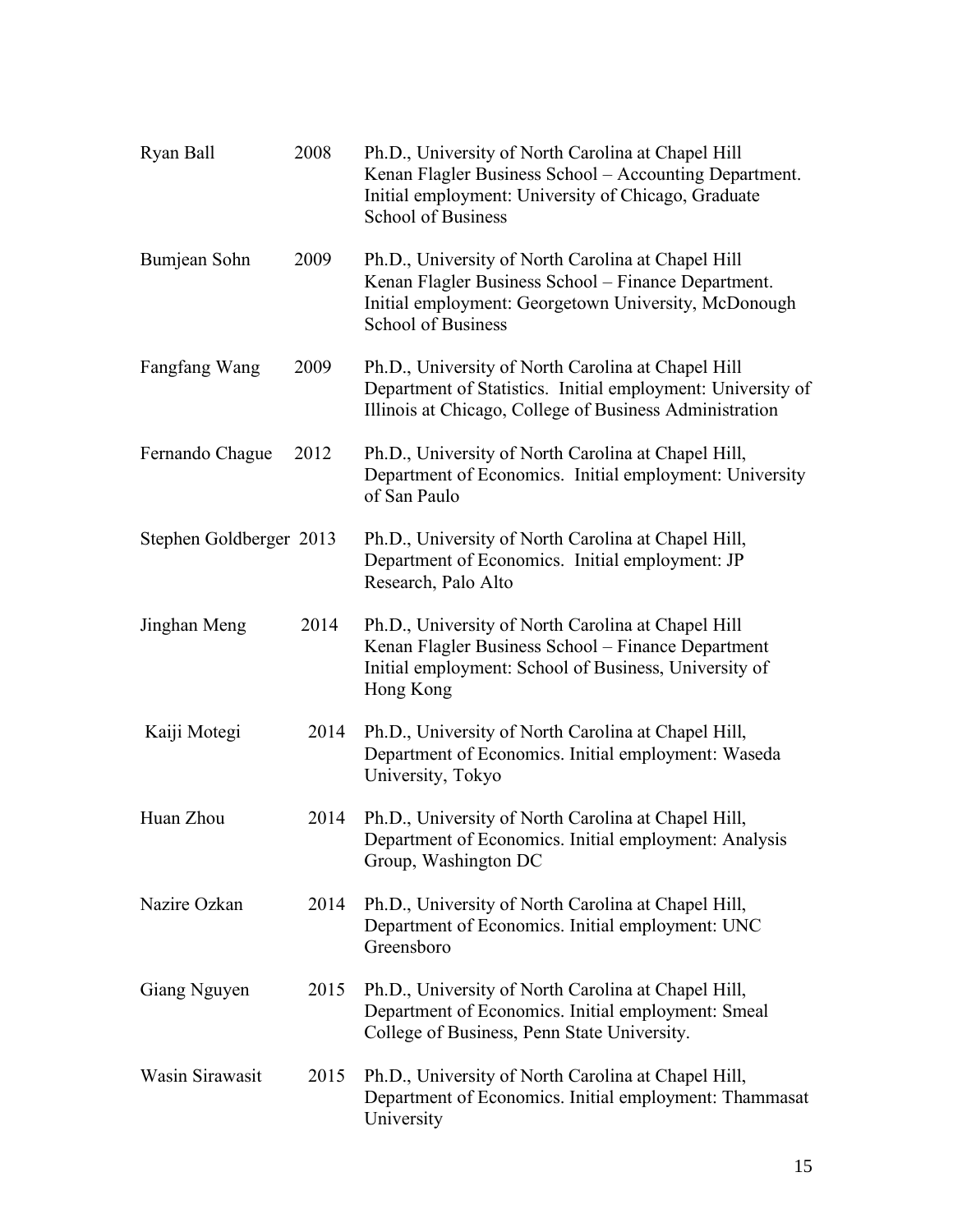| Mehrdad Samadi       | 2016 | Ph.D., University of North Carolina at Chapel Hill,<br>Kenan-Flagler Business School, Department of Finance.<br>Initial employment: Cox School of Business, SMU                      |
|----------------------|------|--------------------------------------------------------------------------------------------------------------------------------------------------------------------------------------|
| Hanwei Liu           | 2017 | Ph.D., University of North Carolina at Chapel Hill,<br>Department of Economics. Initial employment: Ernst &<br>Young                                                                 |
| Xi Chen              | 2017 | Ph.D., University of North Carolina at Chapel Hill,<br>Department of Statistics. Initial employment: Freddie Mac                                                                     |
| Anessa Custovic      | 2020 | Ph.D., University of North Carolina at Chapel Hill,<br>Department of Economics. Initial employment: Cardinal<br><b>Asset Management</b>                                              |
| Foti Grigoris        | 2020 | Ph.D., University of North Carolina at Chapel Hill,<br>Kenan-Flagler Business School, Department of Finance.<br>Initial employment: Kelley School of Business, Indiana<br>University |
| <b>Steve Raymond</b> | 2020 | Ph.D., University of North Carolina at Chapel Hill,<br>Cofounder and CFO Split Technologies                                                                                          |

# **AWARDS, FELLOWSHIPS AND HONORS**

| 1980-81   | Fulbright Fellow, Hoover Foundation, Belgian American Educational<br>Foundation         |
|-----------|-----------------------------------------------------------------------------------------|
| 1981-1984 | Research Fellow, National Science Foundation of Belgium                                 |
| 1985      | ASA/NSF/Census Fellow, American Statistical Association, Washington,<br>D.C.            |
| 1990      | Keynote Speaker, World Congress of the Econometric Society, Barcelona                   |
| 1991-1992 | Research Fellow, Cowles Foundation, Yale University                                     |
| 1992      | Research Fellow, Institute of Empirical Macroeconomics                                  |
| 1995      | Invited Speaker, Brazilian Econometric Society, Salvador, Bahia                         |
| 1995      | Keynote Speaker, American Statistical Association, Orlando                              |
| 1997      | Nomination for Harry Johnson Best Paper Award, Canadian Journal of                      |
|           | Economics                                                                               |
| 1998      | Chair-Elect, Business and Economic Statistics Section, American                         |
|           | <b>Statistical Association</b>                                                          |
| 1998      | Speaker, Invited Econometrics Session, Econometric Society European                     |
|           | Meetings, Berlin                                                                        |
| 1998      | Nomination for the Smith Breeden Prize, Journal of Finance                              |
| 1999      | Chair, Business and Economic Statistics Section, American Statistical                   |
|           | Association                                                                             |
| 1999      | WFA Award, NYSE Best Paper Award in Equity Trading                                      |
| 1999      | Keynote Speaker, EC <sup>2</sup> Conference on Financial Econometrics, Madrid,<br>Spain |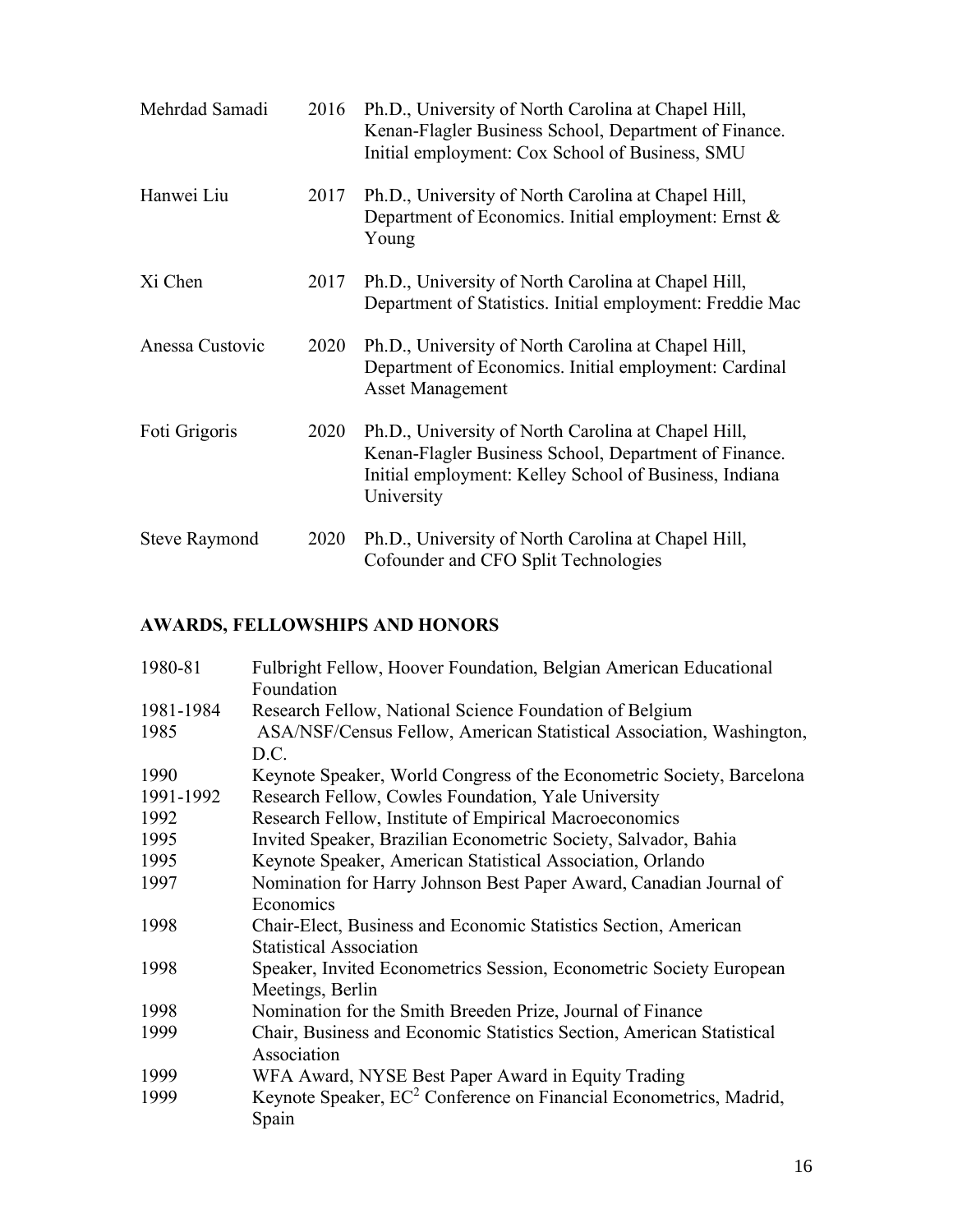| 2000      | Invited Speaker, International Conference on Seasonality in Economic and                                                              |
|-----------|---------------------------------------------------------------------------------------------------------------------------------------|
|           | Financial Variables, Algarve, Portugal                                                                                                |
| 2001      | Nomination for the Smith Breeden Prize, Journal of Finance                                                                            |
| 2001      | Fellow, Journal of Econometrics                                                                                                       |
| 2001      | Fellow, American Statistical Association                                                                                              |
| 2001-2002 | Honorary Simon Visiting Professor, University of Manchester                                                                           |
| 2002      | Listed in Who's Who in Economics. Fourth Edition.                                                                                     |
| 2003      | Invited Speaker, International Statistical Institute Meetings, Berlin.                                                                |
| 2003      | Keynote Speaker, Portuguese Statistical Association, Faro.                                                                            |
| 2003      | Best Paper in Investments Award, Southern Finance Association.                                                                        |
| 2003      | Invited Speaker, Conference on Analysis of High-Frequency Financial<br>Data and Market Microstructure, Academia Sinica, Taiwan.       |
| 2004      | Invited Speaker, Time Series Modeling in Marketing, Tuck School of<br>Business at Dartmouth.                                          |
| 2005      | Keynote Speaker, EC <sup>2</sup> Conference on Financial Econometrics, Istanbul,<br>Turkey.                                           |
| 2005      | Keynote Speaker, Society for Computational Economics Annual<br>International Conference, Washington DC.                               |
| 2005      | Honorary Fellow, European Society for Computational Methods in<br>Sciences and Engineering.                                           |
| 2005      | Keynote Speaker, International Symposium on Advances in Financial<br>Forecasting, Greece.                                             |
| 2005      | Keynote Speaker, Symposium for <i>Deutsche Bank</i> Prize in Financial<br>Economics in honor of Eugene F. Fama, Frankfurt, Germany.   |
| 2006      | Keynote Speaker, 2006 International Symposium on Financial<br>Engineering and Risk Management, Xiamen University, China.              |
| 2006      | Keynote Speaker, Canadian Econometrics Study Group, Niagara Falls,<br>Canada.                                                         |
| 2007      | Invited Speaker, Far Eastern Meetings of the Econometric Society, Taipei.                                                             |
| 2007      | All-Star JFE paper Chernov-Ghysels (2000)                                                                                             |
| 2007      | Keynote Speaker, Singapore Econometric Study Group                                                                                    |
| 2008      | Keynote Speaker, 2008 International Symposium on Nonlinear Time                                                                       |
|           | Series Econometrics with Applications (NTSEA2008), Wang Yanan<br>Institute for Studies in Economics (WISE), Xiamen University, China. |
| 2008      | Keynote Speaker, International Forecasting Conference, Rio de Janeiro,<br>Brazil.                                                     |
| 2008      | Founding Co-President, Society for Financial Econometrics (SoFiE) –<br>with Robert Engle (NYU).                                       |
| 2008-2009 | Resident Scholar, Research Department, Federal Research Bank of New<br>York.                                                          |
| 2009      | Keynote Speaker, International Symposium on Financial Engineering and<br>Risk Management, Xiamen University, China.                   |
| 2009      | Best Paper Award, Chinese International Conference of Finance -<br>Guangzhou.                                                         |
| 2009      | Visiting Scholar, Federal Reserve Bank of New York.                                                                                   |
| 2010      | Elected as Voting Member of the Belgian American Educational<br>Foundation.                                                           |
| 2010      | Invited Speaker, Financial Engineering and Risk Management<br>Conference, Taipei.                                                     |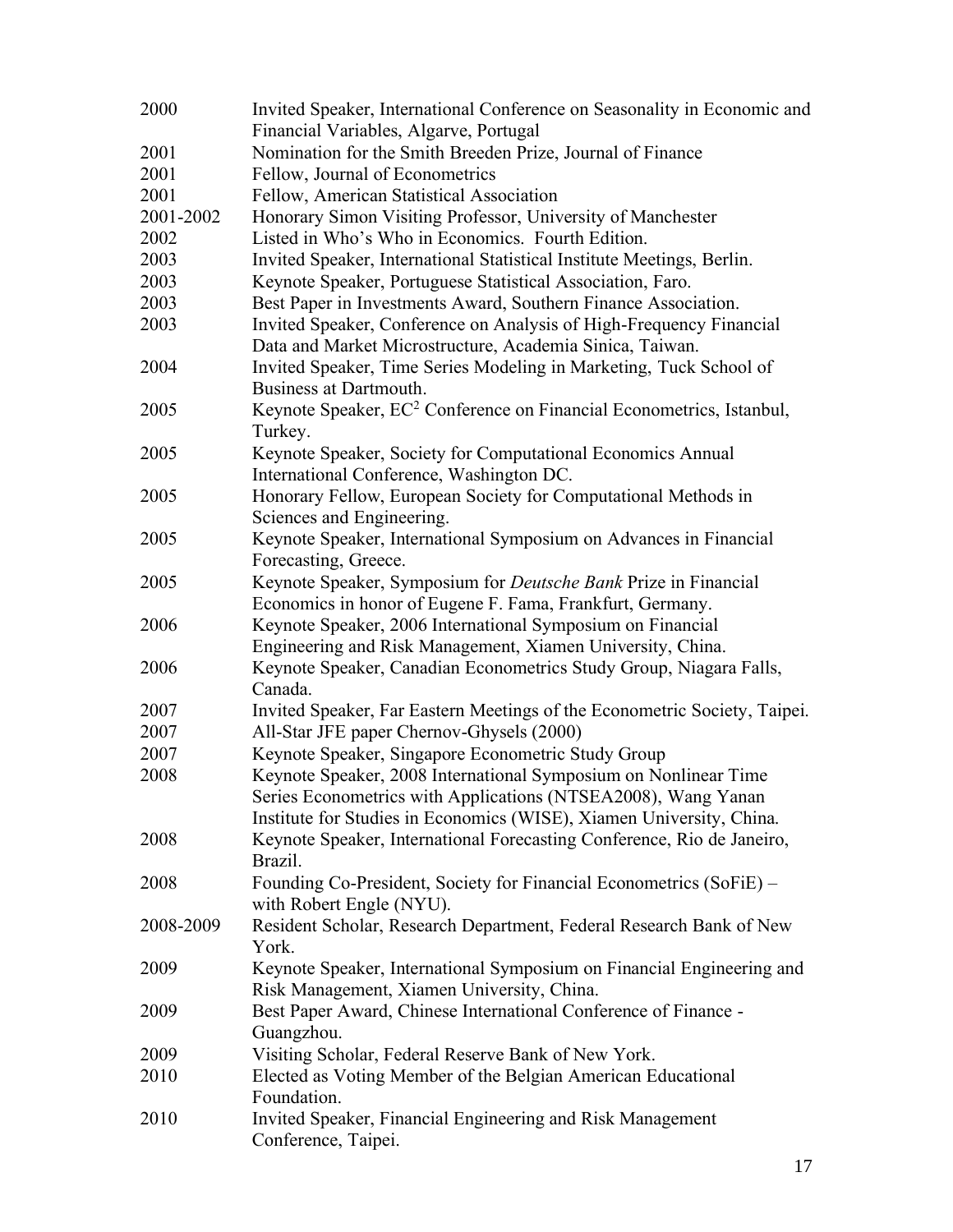| 2010 | Keynote speaker, 6th Eurostat Colloquium on "Modern Tools for Business"<br>Cycle Analysis: The Lessons from Global Economic Crisis", Luxemburg. |
|------|-------------------------------------------------------------------------------------------------------------------------------------------------|
| 2010 | Keynote Speaker, International Conference on High-Dimensional                                                                                   |
|      | Econometric Modeling, Cass Business School, London.                                                                                             |
| 2010 | Visiting Scholar, Federal Reserve Bank of New York.                                                                                             |
| 2011 | Fernand Braudel Senior Fellow, European University Institute, Florence,                                                                         |
|      | Italy.                                                                                                                                          |
| 2011 | ET Conversation with Eric Ghysels, by Peter C.B. Phillips and Jun Yu.                                                                           |
| 2011 | Presidential Address - Fourth SoFiE Annual Meeting, University of Chicago.                                                                      |
| 2011 | Wim Duisenberg Fellow, European Central Bank.                                                                                                   |
| 2011 | Western Finance Association Best Paper Award.                                                                                                   |
| 2012 | Keynote speaker, Singapore Management University-ESSEC Business School                                                                          |
|      | Symposium on Empirical Finance and Financial Econometrics, Singapore.                                                                           |
| 2012 | Marie Curie Fellow, University of Cyprus                                                                                                        |
| 2012 | Fellow, Society for Financial Econometrics (SoFiE Fellow).                                                                                      |
| 2012 | Visiting Scholar, Federal Reserve Bank of New York.                                                                                             |
| 2012 | Visiting Researcher, National Bank of Belgium.                                                                                                  |
| 2013 | Marie Curie Fellow, University of Cyprus                                                                                                        |
| 2013 | Keynote Speaker, Inquire Europe, Edinburgh.                                                                                                     |
| 2013 | Visiting Scholar, Federal Reserve Bank of New York.                                                                                             |
| 2013 | Invited Speaker, Central Bank of Cyprus                                                                                                         |
| 2013 | Visiting Researcher, National Bank of Belgium.                                                                                                  |
| 2013 | Visiting Researcher, Federal Reserve Bank of Chicago                                                                                            |
| 2014 | Keynote speaker Bank of Portugal conference on Econometric Methods                                                                              |
|      | for Banking - Lisbon.                                                                                                                           |
| 2014 | Visiting Scholar Federal Reserve Bank of New York.                                                                                              |
| 2014 | Visiting Scholar National Bank of Belgium.                                                                                                      |
| 2014 | Invited Professor, INET Cambridge University, UK.                                                                                               |
| 2014 | Invited speaker Eighth International Conference on Computational and                                                                            |
|      | Financial Econometrics, University of Pisa.                                                                                                     |
| 2015 | Keynote speaker International Symposium in Statistics on Advances in                                                                            |
|      | Parametric and Semiparametric Analysis of Multivariate, Time Series,                                                                            |
|      | Spatial-temporal, and Familial-longitudinal Data, St. John's Canada.                                                                            |
| 2015 | Keynote Speaker, Second Workshop on High Dimensional Time Series in                                                                             |
|      | Macroeconomics and Finance, Institute for Advanced Studies, Vienna.                                                                             |
| 2015 | Visiting Professor, Stevanovich Center, University of Chicago.                                                                                  |
| 2015 | Visiting Scholar, National Bank of Belgium.                                                                                                     |
| 2015 | Keynote Speaker, Ninth Annual Risk Management Conference, RMI,                                                                                  |
|      | Singapore.                                                                                                                                      |
| 2016 | Keynote Speaker, French Finance Association, Belgium.                                                                                           |
| 2017 | Keynote Speaker, Belgian Finance Club                                                                                                           |
| 2017 | Visiting Professor, Università della Svizzera Italiana, Lugano                                                                                  |
| 2017 | Invited Speaker, Derivatives Conference: State of the Art, NYU                                                                                  |
| 2017 | Keynote Speaker - Centre Interfacultaire Bernoulli, Closing Conference -                                                                        |
|      | Stochastic Dynamical Models in Mathematical Finance, Econometrics,                                                                              |
|      | and Actuarial Sciences, Lausanne, Switzerland.                                                                                                  |
| 2017 | Invited Speaker, 10 <sup>th</sup> Annual Meetings SoFiE, New York                                                                               |
| 2017 | Tommaso Padoa-Schioppa Visiting Professorship Bocconi University,<br>Milan                                                                      |